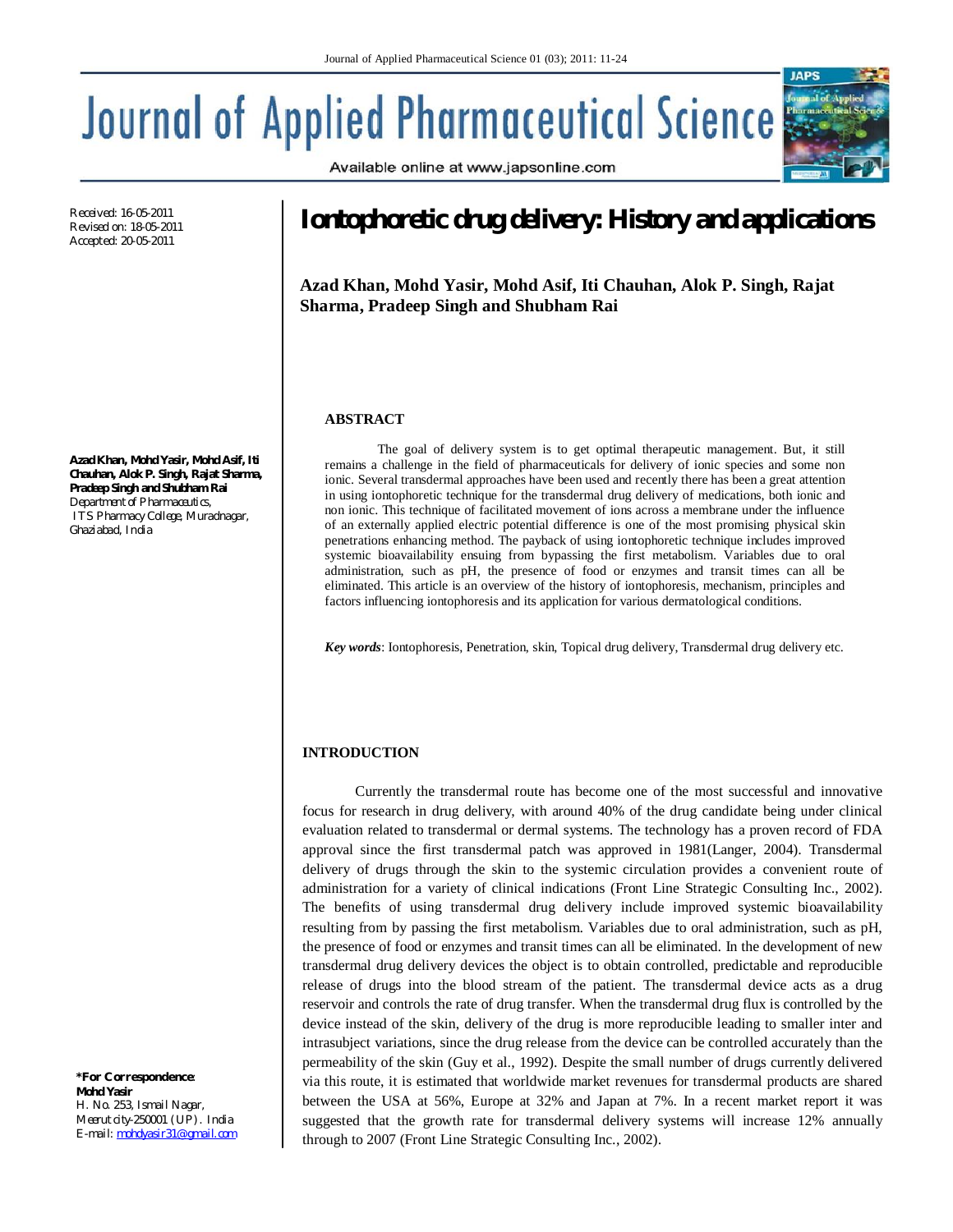An increasing number of TDD products continue to deliver real therapeutic benefit to patients around the world (Masada T et al., 1989). More than 35 TDD products have now been approved for sale in the US, and approximately 16 active ingredients have been approved for use globally. Statistics reveal a market of \$ 12.7 billion in the year 2005 that is expected to increase to \$ 21.5 billion in the year 2010 and \$ 31.5 billion in the year 2015(Langer R., 2004 and Masada T et al., 1989). Several transdermal approaches have been used and recently there has been a great attention in using iontophoretic technique for the transdermal drug delivery of medications, both ionic and non ionic. The method of iontophoresis was described by *Pivati in 1747*. Galvani and Vota two well known scientists working in the  $18<sup>th</sup>$ century combined the knowledge that the electricity can move different metal ions and the movement of the ions produce electricity. The method of administering pharmacological agents by iontophoresis became popular at the beginning of  $20<sup>th</sup>$  century due to the work of Leduc (1900) who introduced the term iontotherapy and formulated the laws for this process (Green PG et al., 1993). Iontophoresis can be defined as the process in which the flux or rate of absorption of ionic solutes into or through skin is enhanced by applying a voltage drop/electric field across the skin (Masada T et al., 1989 and Srinivasan V et al., 1989). Transdermal iontophoretic technique is capable of administering drugs in a pulsatile pattern by alternately applying and terminating the current input at programmed rate (Singh P et al., 1994). In addition, delivery rate can be controlled by the intensity of applied electric current or Electro-chemical potential gradient (Lelawong P et al., 1990). It can also be define as a means of enhancing the flux of ionic drugs across skin by the application of an electrochemical potential gradient (Kanikkannan N., 2002). Iontophoresis, which is the facilitated movement of ions across a membrane under the influence of an externally applied small electrical potential difference (0.5 mA/cm2 or less), is one of the most promising novel drug delivery system, which has proved to enhance the skin penetration and the release rate of a number of drugs having poor absorption / permeation profile through the skin (Green et al., 1993, Tyle, 1986, Green, 1996 and Sage, 1993). Recently, Bos and Meinardi introduced us to the 500 Dalton rule for skin penetration of chemicals and drugs (Jaskari et al., 2001).

# **HISTORICAL BACKGROUND**

In 1747 publication, the Italian librarian Giovanni Francesco Pivati (1689 –1764) reported that the smell of Peruvian balsam hermetically sealed in a glass cylinder became apparent in the room after applying electrical current and could even be transmitted to another room by a wire (Helmstädter, 2001). Other observations described by Pivati refer to an increased intensity of the smell of flowers by electrifying the vase and to the symptoms typical for mercury intoxication of a patient holding electrified mercury containing glass cylinder in his hands. After Alessandro Volta found a simple method of producing a continuous flow of current (the Voltaic pile) in 1800, attempts to transmit chemical entities through membranes were made again.

**Table 1:** Iontophoretic treatment between 1800 and 1900 (Helmstädter A., 2001).

| <b>Scientist</b>    | Year of report | Drugs used                        |
|---------------------|----------------|-----------------------------------|
| Richardson          | 1858           | Chloroform/aconitine              |
| Erb                 | 1884           | Various                           |
| Wagner              | 1886           | Cocaine                           |
| Boccalari/Manzieri  | 1888           | Strychnine, atropine, quinine, KI |
| Lauret              | 1885           | Various                           |
| Adamkiewicz         | 1886           | Chloroform                        |
| Lambroso/Matteini   | 1886           | Chloroform                        |
| Corning             | 1886           | Cocaine                           |
| Peterson            | 1888/1889      | Cocaine                           |
| McGraw              | 1888           | Cocaine                           |
| Cagney              | 1889           | Potassium iodide                  |
| Edison              | 1890           | Lithium salts                     |
| Imbert de la Touche | 1891           | Lithium salts                     |
| Gärtner/Ehrmann     | 1892           | Mercury salts                     |
| Westlake            | 1892           | Cocaine/carbolic acid, pyrazone   |
| Morton              | 1898           | Cocaine                           |

**Table 2:** Iontophoretic treatment at the end of the 1930's (Helmstädter A., 2001).

| <b>Ions</b> used | <b>Indication</b>        |
|------------------|--------------------------|
| Zinc             | Wound care, hay fever    |
| Copper           | Substitute for zinc.     |
| Silver           | Pain relief              |
| Chlorine/iodine  | Softening of scar tissue |
| Mercury          | Syphilitic ulcers        |
| Magnesium        | Warts                    |
| Lithium          | "Gouty arthritis"        |
| Cocaine          | Anaesthesia              |
| Adrenalin        | Vasoconstriction         |
| Ouinine          | Neuritis, neuralgia      |
| Histamine        | Rheumatic diseases       |

Important contributions were made by the French physician Bernard Raymond Fabré-Palaprat (1773–1833). A further milestone in the history of iontophoresis was the "voltaic narcotism", a procedure for dental anesthesia, introduced by Benjamin Ward Richardson ("father of dental iontophoresis", 1828– 1896).In the 1870s, the German Hermann Munk (1839– 1912) extensively investigated the current mediated transport of substances through porous membranes (Helmstädter A., 2001). The first proposal for the use of electric current in the drug delivery dates from the mid  $18<sup>th</sup>$  century. Serious progress was made in the  $19<sup>th</sup>$  century notably by William James Morton (1846-1920), Stephen Leduc (1853-1939) and Fritz Frankenhauser (1868), administration of metal ions as well as alkaloids was tried at that time (Helmstädter A., 2001) [see table 1 & 2]. Until the early  $20<sup>th</sup>$ century, current medicated drug delivery was known as "cataphoresis". Frankenhauser is said to have introduced the term "iontophoresis" before 1908. Recently researchers talk about "electrically-assisted transdermal drug delivery". The technique was never widely adopted but always proved useful to some extent in solving particular drug delivery problems. Inchley also carried out similar experiments in 1921 (Inchley OJ., 1921). The application of iontophoresis to the treatment of hyperhydrosis could be reduced by ion transfer of certain applied solutions by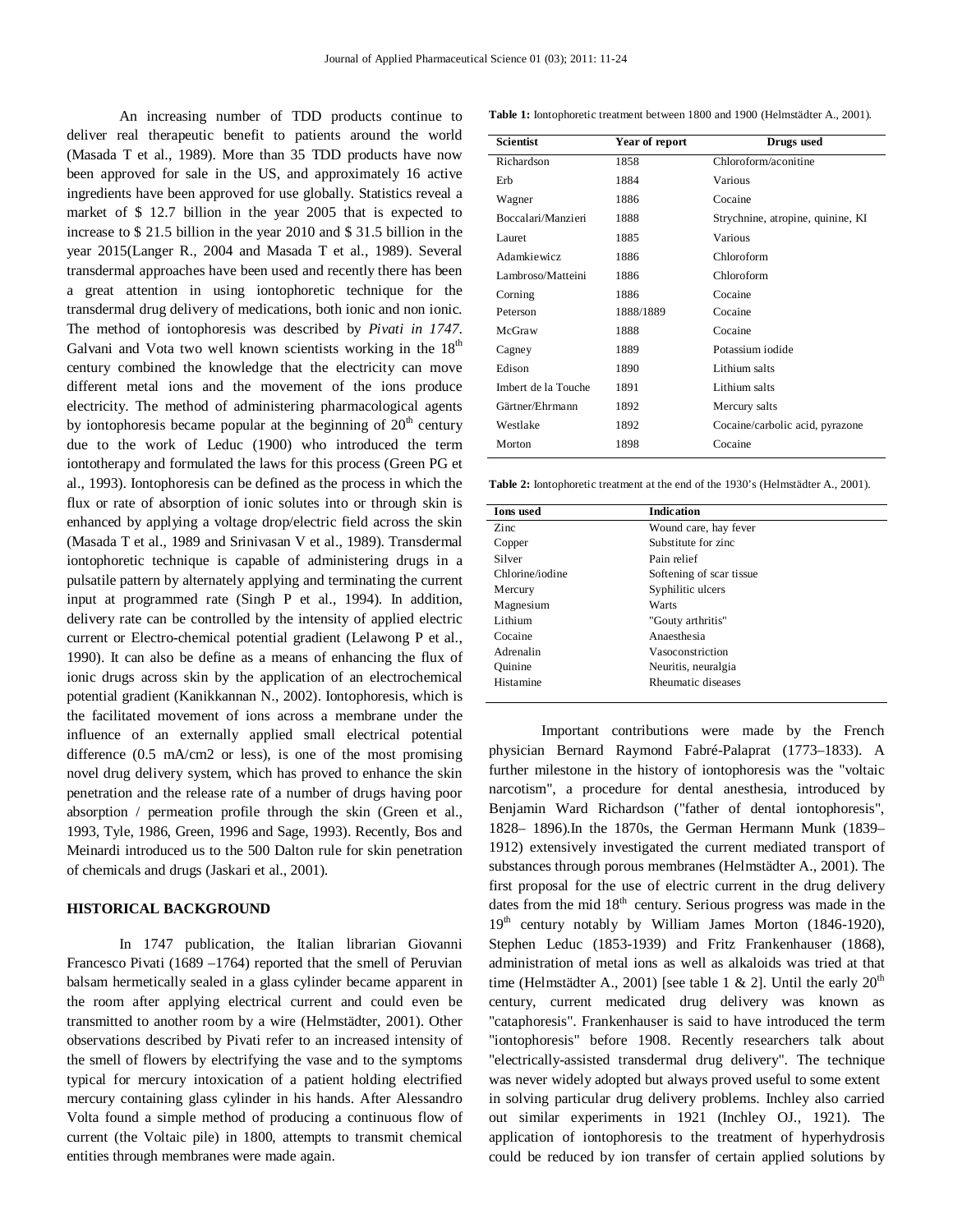electro-phoretic technique. Today, the treatment of hyperhydrosis is the most successful and popular applications of iontophoresis in dermatological medication (Sloan JB et al., 1986). The transdermal delivery of many ionized drugs at therapeutic levels is precluded by their slow rate of diffusion under a concentration gradient alone are now application with the help of iontophoretic technique and devices (Inchley OJ., 1921 and Wang Y et al., 2005).Twenty two years ago, the first transdermal drug delivery system was introduced in the US making a historic breakthrough, holding the promise that new compounds could be delivered in a safe, convenient way through this skin. And yet, during the last two decades, the commercial success of transdermal delivery has been slow to develop, but as a spate of newer products and technologies move towards the market place, transdermal drug delivery seems to have arrived (Sage BH., 1993, Wang Y et al., 2005 and Rawat S et al., 2008). America's first commercially marketed transdermal patch used a passive mode of drug delivery that permitted the drug to diffuse through a vascular dermis to the deep dermis, allowing local action or penetration to the capillaries for a systemic effect, but these passive systems had limitations. This approach depended on the drug's properties to facilitate transport through the skin by using a simple concentration gradient as a driving force. Also, few drugs were available with the right physicochemical properties to make good candidates for transport through the skin. Even with these limitations, passive transdermal patches are experienced ever- increasing acceptance today. While passive transdermal technology grows in popularity, all the available transdermal delivery systems use passive technology. Passive technology has always depended on the physicochemical properties of the drug candidate, large molecule drugs, such as, proteins and peptides, could not be considered. But, advances in the research have led to a better understanding of the physiology of the skin and more familiarity with the drug transport characteristics (Rawat et al., 2008).

**Table 3:** Recent studies and applications of iontophoresis (since approx. 1950) (Helmstädter A., 2001).

| <b>Scientist</b>  | Drug          | <b>Indication</b>       |
|-------------------|---------------|-------------------------|
| Popkin et al.     | Hyaluronidase | Scleroderma             |
| Schwartz et al    | Hyaluronidase | Lymphoedema             |
| Coyer             | Citrate       | Rheumatic<br>arthritis  |
| Stolman           | Various       | Hyperhidrosis           |
| Rosenstein et al. | Various       | Pain relief             |
| Albrecht          | Vincristine   | Trigeminal<br>neuralgia |

# **IONTOPHORESIS**

The highly lipophilic nature of the skin restricts the permeation of hydrophilic, high molecular weight and charged compounds through the stratum corneum into the systemic circulation. However, many therapeutically active drug molecules are hydrophilic and possess high molecular weights for example, peptides (Sloan et al., 1986 and Williams et al., 1992). Iontophoresis simply defined is the application of an electrical potential that maintains a constant electric current across the skin

and enhances the delivery of ionized as well as unionized moieties (Williams et al., 1992). This technique is capable of expanding the range of compounds that can be delivered transdermally. Along with the benefits of bypassing hepatic first pass effect, and higher patient compliance, the additional advantages that the iontophoretic technique offers can be summarized as follows (Williams et al., 1992, Williams et al., 1991 and Glikfeld et al., 1988).

- Delivery of both ionized and unionized drugs.
- $\triangle$  Depending on the current applied it is enabling continuous or pulsatile delivery of drug.
- Permitting easier termination of drug delivery.
- Offering better control over the amount of drug delivered since the amount of compound delivered depends on applied current, duration of applied current, and area of skin exposed to the current.
- Restoration of the skin barrier functions without producing severe skin irritation.
- Improving the delivery of polar molecules as well as high molecular weight compounds.
- Ability to be used for systemic delivery or local (topical) delivery of drugs.
- Reducing considerably inter and/ or intra subject variability in view of the fact that the rate of drug delivery is more dependent on applied current than on stratum corneum characteristics.

# **Principles of iontophoresis**

The iontophoretic technique is based on the general principle that like charges repel each other. Thus during iontophoresis, if delivery of a positively charged drug (DC) is desired, the charged drug is dissolved in the electrolyte surrounding the electrode of similar polarity, i.e. the anode. On application of an electromotive force the drug is repelled and moves across the stratum corneum towards the cathode, which is placed elsewhere on the body. Communication between the electrodes along the surface of the skin has been shown to be negligible (Glikfeld et al., 1988) , i.e. movement of the drug ions between the electrodes occurs through the skin and not on the surface. When the cathode is placed in the donor compartment of a Franz diffusion cell to enhance the flux of an anion, it is termed cathodal iontophoresis and for anodal iontophoresis, the situation would be reversed. Neutral molecules have been observed to move by convective flow as a result of electro-osmotic and osmotic forces on application of electric current (Green et al.,1993).

Electromigration of ions during iontophoresis causes convective solvent motion and this solvent motion in turn 'drags' neutral or even charged molecules along with it. This process is termed as electro-osmosis. At pH values above 4, the skin is negatively charged, implying that positively charged moieties like  $Na<sup>+</sup>$  will be more easily transported as they attempt to neutralize the charge in the skin to maintain electroneutrality (Burnette et al., 1987). Thus the movement of ions under physiological conditions is from the anode to the cathode. For loss of each cation (sodium ion in this case) from the electrode in this process, a counter ion,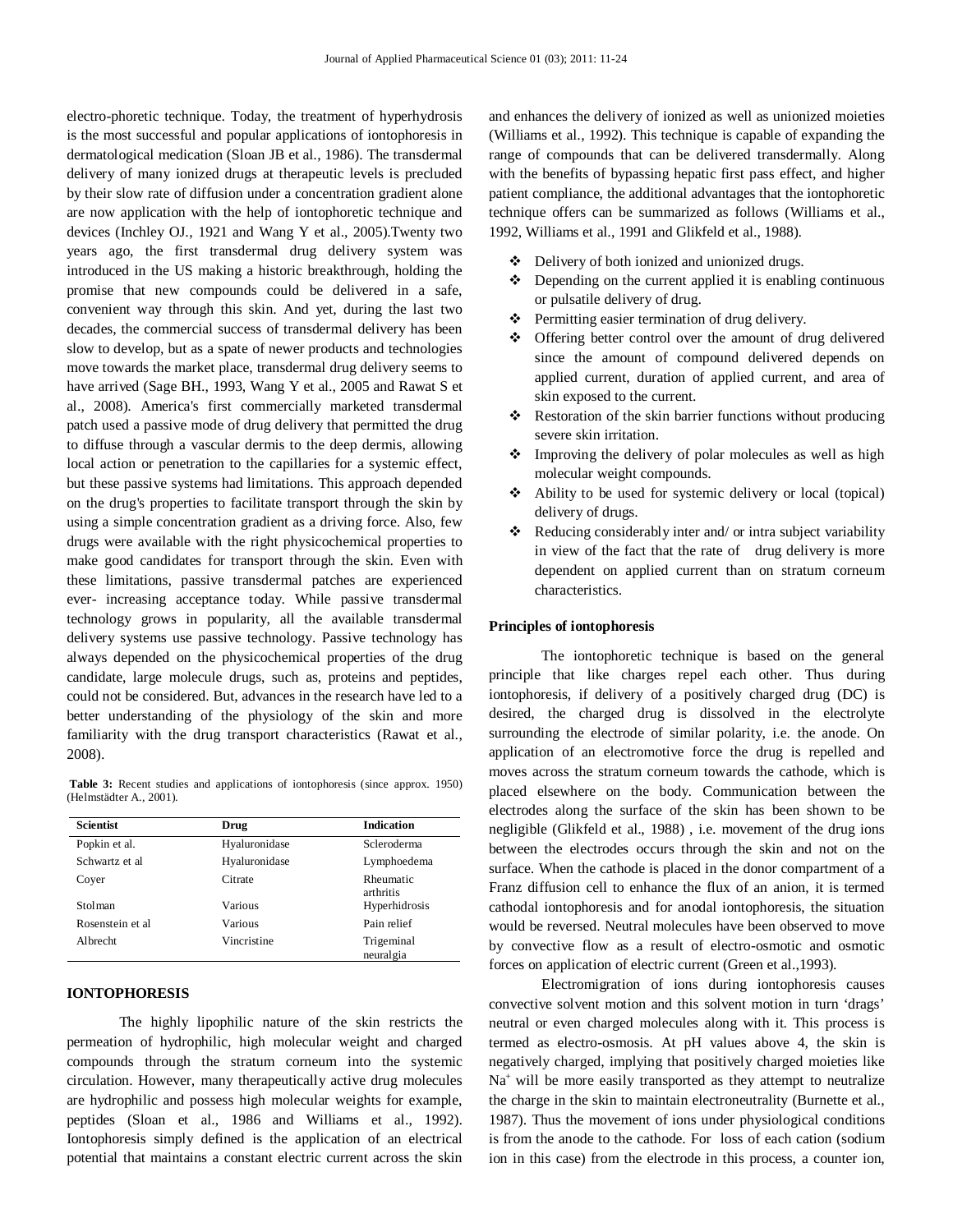i.e. an anion, Cl <sup>−</sup>moves in the opposite direction from the cathode to the anode. It is the transport number of each ion, which describes the fraction of the total current transferred by the ion and depends on the physicochemical properties of the respective ions.  $t_{\text{Na}}^*$  is greater than  $t_{\text{Cl}}$  and also the skin facilitates movement of Na<sup>+</sup> more than Cl <sup>−</sup> , hence there is a net increase in the NaCl in the cathodal compartment and net decrease in NaCl on the anodal side. Due to this electrochemical gradient, osmotic flow of water is induced from the anode to the cathode. If any neutral drug molecules are present at the anode at this time they can be transported through the skin along with the water. Such water movement often results in pore shrinkage at the anode and pore swelling at the cathode (R. Harris., 1967).



Fig. 1: Principle of Iontophoresis (http://www.dcu.ie/~ best/idd .html)

# **Merits**

- 1. It is a non-invasive technique could serve as a substitute for chemical enhancers (Srinivasan et al., 1989).
- 2. It eliminates problems like toxicity problem, adverse reaction formulation problems associated with presence of chemical enhancers in pharmaceuticals (Bellantone et al., 1986).
- 3. It may permit lower quantities of drug compared to use in TDDS, this may lead to fewer side effects (Bodde et al., 1989).
- 4. TDDS of many ionized drug at therapeutic levels was precluded by their slow rate of diffusion under a concentration graduation, but iontophoresis enhanced flux of ionic drugs across skin under electrical potential gradient (Srinivasan et al., 1989).
- 5. Iontophoresis prevent variation in the absorption of TDDS (Bodde et al., 1989).
- 6. Eliminate the chance of over or under dosing by continuous delivery of drug programmed at the required therapeutic rate (Bodde et al., 1989).
- 7. Provide simplified therapeutic regimen, leading to better compliance (Phipps et al., 1989).
- 8. Permit a rapid termination of the modification, if needed, by simply by stopping drug input from the iontophoretic delivery system (Bodde et al., 1989).
- 9. It is important in systemic delivery of peptide/protein based pharmaceuticals, which are very potent, extremely short

acting and often require delivery in a circadian pattern to simulate physiological rhythm, eg. Thyrotropin releasing hormone, somatotropine, tissue plasminogen activates, interferons, enkaphaline, etc (Phipps et al., 1989).

- 10. Provide predictable and extended duration of action (Bodde et al., 1989).
- 11. Reduce frequency of dosage (Yogeshvar et al., 2004).
- 12. Self-administration is possible (Yogeshvar et al., 2004).
- 13. A constant current iontophoretic system automatically adjust the magnitude of the electric potential across skin which is directly proportional to rate of drug delivery and therefore, intra and inter-subject variability in drug delivery rate is substantially reduced. Thus, minimize inter and intra-patient variation (Yogeshvar et al., 2004).
- 14. An iontophoretic system also consists of a electronic control module which would allow for time varying of free-back controlled drug delivery (Yogeshvar et al., 2004).
- 15. Iontophoresis turned over control of local anesthesia delivery in reducing the pain of needle insertion for local anesthesia (Bellantone et al., 1986).
- 16. By minimizing the side effects, lowering the complexity of treatment and removing the need for a care to action, iontophoretic delivery improve adherence to therapy for the control of hypertension (Zakzewski et al., 1991).
- **17.** Iontophoretic delivery prevents contamination of drugs reservoir for extended period of time (Padmanabhan et al., 1990).

# **Demerits**

- 1. Iontophoretic delivery is limited clinically to those applications for which a brief drug delivery period is adequate (Sanderson et al., 1989).
- 2. An excessive current density usually results in pain (Sanderson et al., 1989).
- 3. Burns are caused by electrolyte changes within the tissues (Moliton et al., 1939).
- 4. The safe current density varies with the size of electrodes (Moliton et al., 1939).
- 5. The high current density and time of application would generate extreme pH, resulting in a chemical burn (Miller et al.,1987).
- 6. This change in pH may cause the sweat duct plugging perhaps precipitate protein in the ducts, themselves or cosmetically hyperhydrate the tissue surrounding the ducts (Sanderson et al., 1989).
- 7. Electric shocks may cause by high current density at the skin surface (Miller et al.,1989).
- 8. Possibility of cardiac arrest due to excessive current passing through heart (Padmanabhan et al., 1990).
- 9. Ionic form of drug in sufficient concentration is necessary for iontophoretic delivery (Padmanabhan et al., 1990).
- 10. High molecular weight 8000-12000 results in a very uncertain rate of delivery (Moliton et al., 1939).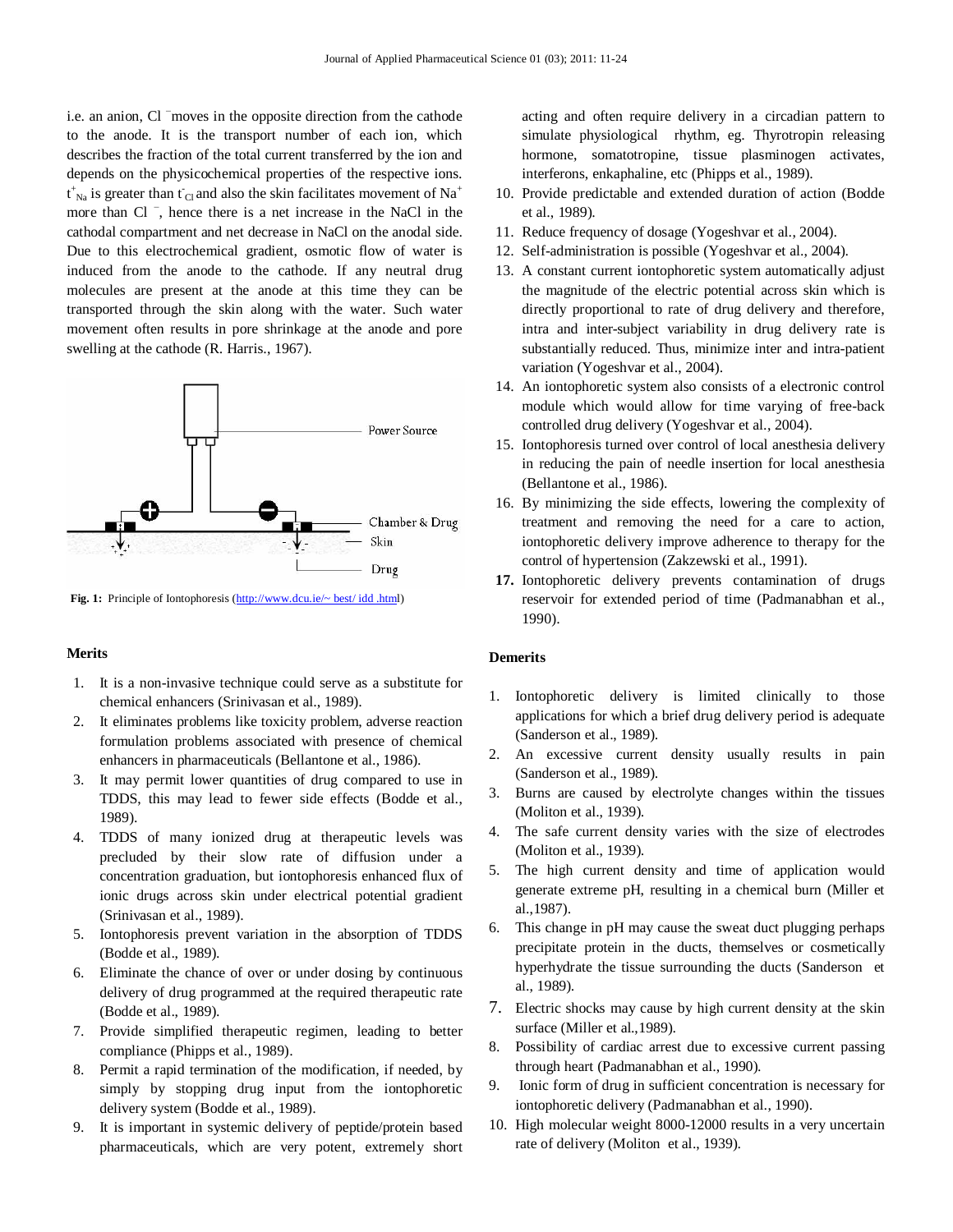| Table 4: Factors affecting iontophoretic delivery of the drug |  |  |  |
|---------------------------------------------------------------|--|--|--|
|---------------------------------------------------------------|--|--|--|

| Name of the factors                 |                         |                                |                              |
|-------------------------------------|-------------------------|--------------------------------|------------------------------|
| Physiochemical<br><b>Properties</b> | Drug<br>formulation     | <b>Experimental</b><br>factors | <b>Biological</b><br>factors |
| Molecular size                      | pH                      | Current strength               | Intra and inter<br>subject   |
| Molecular<br>weight                 | Ionic strength          | Current density                | variability                  |
| Charge                              | Presence of co-<br>ions | Pulsed current                 | Regional blood<br>flow       |
| Polarity                            |                         | Duration<br>of<br>application  | Skin pH                      |
| Concentration                       |                         | Electrode materials            | Condition<br>of<br>skin      |

# **PHYSIOCHEMICAL PROPERTIES**

#### **Molecular size and molecular weight**

The molecular size of the solute is a major factor governing its feasibility for iontophoretic delivery and hence the amount transported. When the iontophoretic delivery of carboxylate ions was studied, flux for acetate was found to be more than that of hexanoate and dodecanoate. This suggests that smaller and more hydrophilic ions are transported at a faster rate than larger ions (Miller et al., 1987 and Miller et al., 1989), the permeability coefficients in positively charged, negatively charged and uncharged solutes across human skin are a function of molecular size. When the molecular size increases, the permeability coefficient decreases (Chien et al., 1989). Many studies correlating flux as a function of molecular weight have been conducted and it was concluded that for electro repulsive iontophoresis, when all other conditions were kept constant, transport of compounds decreased with increase in molecular weight (chloride> amino acid >nucleotide > tripeptide >insulin) (Green et al., 1991, Green et al., 1992, Langkjaer et al., 1994, Vander-Geest et al., 1996 and Burnett et al., 1987).

#### **Charge**

Charge on a molecule is an important physicochemical property governing iontophoretic transport, since the sign of the charge determines the mechanism by which iontophoresis will proceed e.g., electrorepulsion and electroosmosis (Berner et al ., 1998). Although the transport of cations has been shown to be better than anions for amino acids and peptides (Green et al., 1991,Green et al., 1992 and Green et al., 1992), this however is not so simple because an increase in charge will require pH to be decreased, which in turn shall directly decrease the electroosmosis and electrotransport process. An increased positive charge on peptide, cause it to bind tightly to the membrane creating a reservoir which in turn can decrease the rate at which the steady state flux will be achieved (Berner et al ., 1998).

#### **Polarity**

Generally, the compounds which are hydrophilic are considered ideal candidates for optimum flux e.g., nalbuphine and its ester showed an increased flux as the lipophilicity of the compound decreased (Sung et al., 2000).

# **Concentration**

Concentration of drug is one of the most important factors affecting iontophoretic process. The effect of the concentration has been studied on a number of drugs. An increase in concentration was shown to increase the apparent steady state flux of a number of drugs e.g., metoprolol (Thysman et al., 1992), diclofenac sodium (Koizumi et al., 1990), rotigotine (Nugroho et al., 2004) and ketorolac (Tiwari et al., 2003). All these drugs showed a proportional increase in flux with an increase in concentration. The concentration dependent iontophoretic delivery has not been fully investigated, some of the authors reported that as the concentration of drugs viz. acetate ions (Idson, 1975) and hydromorphones (Srinivasan V et al., 1990), increase in reservoir system then permeation of drug also increases. O'malley and Oester (1995) showed the flux of solute was non-linearly proportional to its concentration.

# **DRUG FORMULATION**

#### **pH**

pH is an important factor governing the iontophoretic delivery of drugs (Siddiqui et al., 1985), this affects iontophoresis in two ways. The pH of the donor solution influences the pH of the skin and thus makes the skin a permselective membrane especially if the pH of the skin rises above 4. This causes the carboxylic acid moieties in the skin to become ionized and then the anodal iontophoresis promotes the permeation of cationic drugs. The pH of the donor solution also affects the ionization of the drug itself. Thus a weakly basic drug will be ionized to a lower extent at pH higher than its pKa and will not permeate by electromigration in presence of iontophoresis. The drug will be more dependent on electro-osmosis to travel across the skin (Phipps et al.,1989). Sanderson et. al., suggested that the control of pH offers advantage of polarization effects on skin and enhance the perm selectivity of skin for catecholemine drug during iontophoretic delivery (Phipps et al.,1989). Several authors reported the pH dependent penetration enhancement of insulin (Siddiqui et al.,1987), lidocaine (Siddiqui et al., 1985), enalaprilate (Patel et al., 1990), and acetate ions (Miller et al.,1989).

#### **Ionic strength**

The ionic strength of a drug delivery system is directly related to the iontophoretic permeation of drugs. Some authors reported that increasingly the ionic strength of the system decreases the permeation rate of drug (Srinivasan et al.,1989 and Thysman, et al., 1992), and has no significant effect on penetration up to the 0.5 V (Onken et al.,1963).Many peptides widely studied for ionic strength showed a higher flux occurring at low electrolyte concentration (Lelawongs et al.,1989, Morimoto et al.,1992,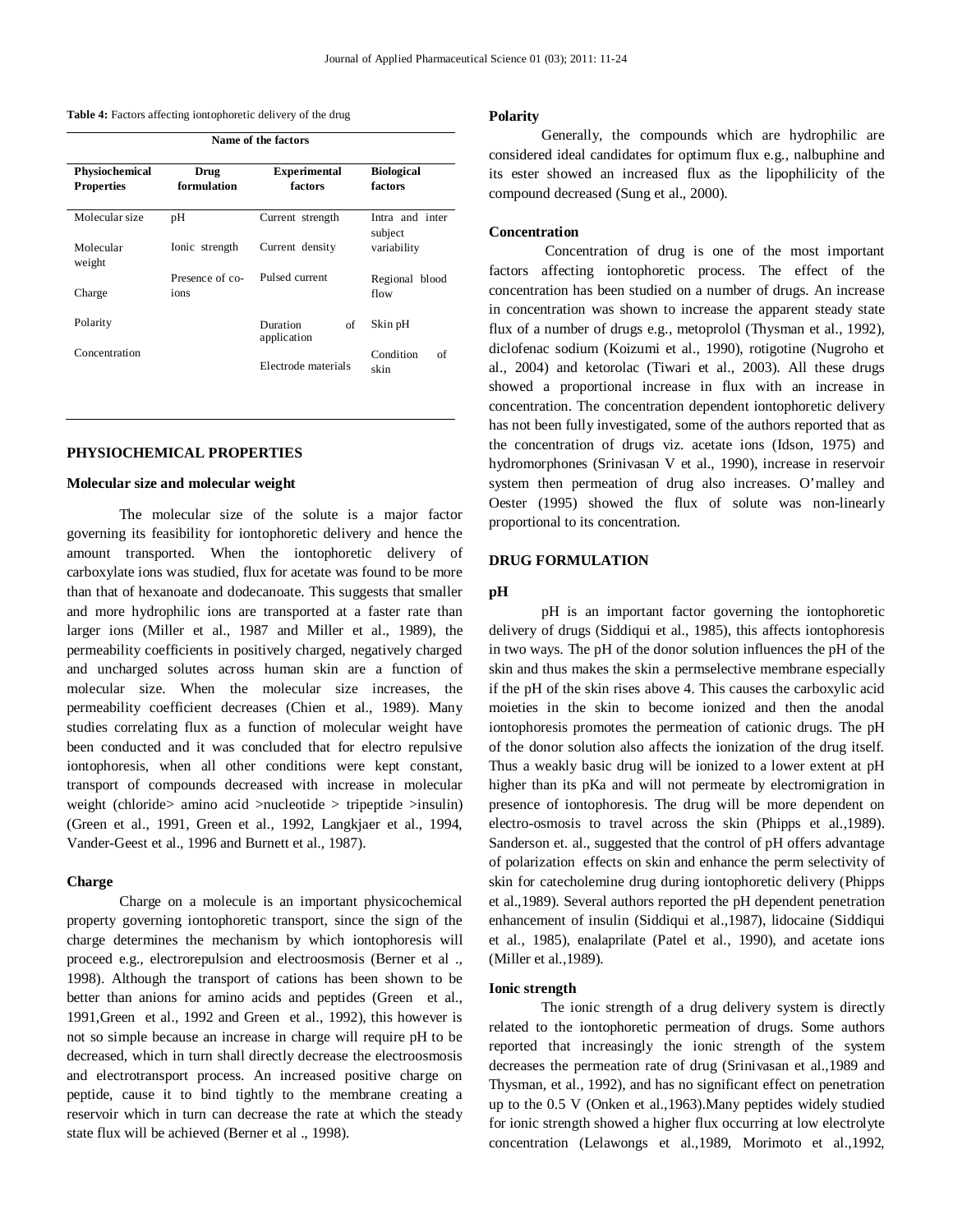Heinsberg et al., 1994, Knoblauch et al.,1993, and Fu, et al.,1993).Similarly, drugs like ketorolac showed increased flux with decrease in ionic strength (Tiwari et al.,2003).

# **Presence of co-ions**

An ion of equal charge but of different type is referred as a co-ion. The buffering agents used to maintain pH of the donor medium is a source of co-ions. These co-ions are generally more mobile and smaller in size than the drug ions (Bumette et al.,1988). The presence of a co-ion (ion with the similar charge as the drug) results in competition between the drug and the co-ion, a reduction of the fraction of the current carried by the drug and thus a reduction in the transdermal iontophoretic flux of the drug. Nugroho et al. compared the transdermal iontophoretic permeation of rotigotine in presence of three different co-ions: Na<sup>+</sup>, tetra ethyl ammonium (TEA<sup>+</sup>) or tetra butyl ammonium (TBA<sup>+</sup>) at pH 5 and 6 (Nugroho AK et al., 2004). The iontophoretic flux of rotigotine was lower in presence of  $Na<sup>+</sup>$ as compared to TEA<sup>+</sup> and TBAC which can be attributed to the higher mobility of the sodium ion due to its lower molecular weight. Replacing  $Na<sup>+</sup>$  by the larger coion TEA<sup>+</sup>resulted in an increase of the rotigotine flux both at pH 5 and 6 (Idson ,1975).

# **EXPERIMENTAL FACTORS**

## **Current strength**

Current can easily be controlled by the use of electronics, it is a convenient mean to control delivery of drugs to the body (Singh et al.,1997). There is a linear relation between the observed fluxes of a 1-cm<sup>2</sup>; the current is limited to 1 mA due to patient comfort considerations. This current should not be applied for more than 3 min because of local skin irritation and burns. With increasing current, the risk of non specific vascular reactions (vasodilatation) increased (Abramowitz et al.,1946 and Schriber , 1975). In general, 0.5 mA/cm2 is often stated to be the maximum iontophoretic current which should be used on human beings (Banga,1998).

# **Current density**

Current density is the quantity of current delivered per unit surface area. The following criteria should be considered in selecting proper current densities for IP. The current should be sufficiently high to provide a desired drug delivery rate. It should not produce harmful effects to the skin. There should be a quantitative relationship between the applied current. The drug should be electrochemically stable (Bumette et al.,1988).

# **Pulsed current**

The continuous use of direct current (DC), proportional to time, can reduce the iontophoretic flux because of its polarization effect on the skin (Lawler et al.,1960). This can be overcome by the use of pulsed DC which is a direct current delivered in a periodic manner (Banga et al.,1988). During "off stage" the skin gets depolarized and returns to the initial polarized state. However, Bagniefski and Burnett showed that enhanced skin depolarization

can decrease the efficiency of drug transport, if the frequency of pulsed current is very high (Bagniefski et al.,1990).

## **Duration of application**

The transport of drug delivery depends on the duration of current applied in iontophoretic drug delivery (Abramowitsch et al.,1946).The iontophoretic penetration of drug linearly increased with increasing application time.The skin permeation of arginine vasopressin achieves higher plateau rate and in case of insulin delivery, 2-3 fold reduced the blood glucose levels with increase in duration of iontophoretic application (Chien et al., 1989).

#### **Electrode materials**

The electrode materials used for iontophoretic delivery are to be harmless to the body and sufficiently flexible to apply closely to the body surface. The most common electrodes are aluminum foil, platinum and silver/silver chloride electrodes used for iontophoretic drug delivery (Molitor ,1943 and Molitor et al.,1939). The type of electrodes used also affect the iontophoretic delivery. Electrodes Ag/AgCl are the most preferred as they resist the changes in pH which are generally seen during the use of platinum or zinc/zinc chloride electrodes. The following reactions typically occur at the anode (Phipps et al.,1989).

$$
Ag+Cl - AgCl + e^{-}
$$

The electron is released to the circuit and insoluble AgCl precipitates at the anode surface. In the case of other metals like platinum, the chloride ion at the anode will be converted to  $Cl<sub>2</sub>$ which will in turn react with water to generate hydronium ions. These then migrate to the donor solution and compete with similarcharged drug ions and being highly mobile enter the skin thus reducing drug transport and simultaneously causing skin irritation. The positioning of electrodes in reservoir depends on the charge of the active drug. The distribution of drug within the skin depends on the size and position of electrodes. They are usually selected according to individuals needs. Larger electrode areas introduce the greater amounts of drug but lesser current density is tolerated to the skin in a non-linear manner. Metal electrodes touching to the skin produce burns with much lower current in composition to padded electrodes. A loose contact between the padded electrode and skin also produce burn due to uneven distribution of current. The safe current density varies with the size of electrodes (Molitor,1943 and Molitor et al.,1939).

# **BIOLOGICAL FACTORS**

# **Intra and inter subject variability**

Iontophoresis reduces intra and inter-subject variability in the delivery rate. This is an inherent disadvantage with the passive absorption technique. Experiments *in vivo* iontophoretic give support for clinical findings that there are small differences in the flux rate following transdermal iontophoresis between males and females, as well as between hairy and hairless skin (Gangarosa et al., 1978).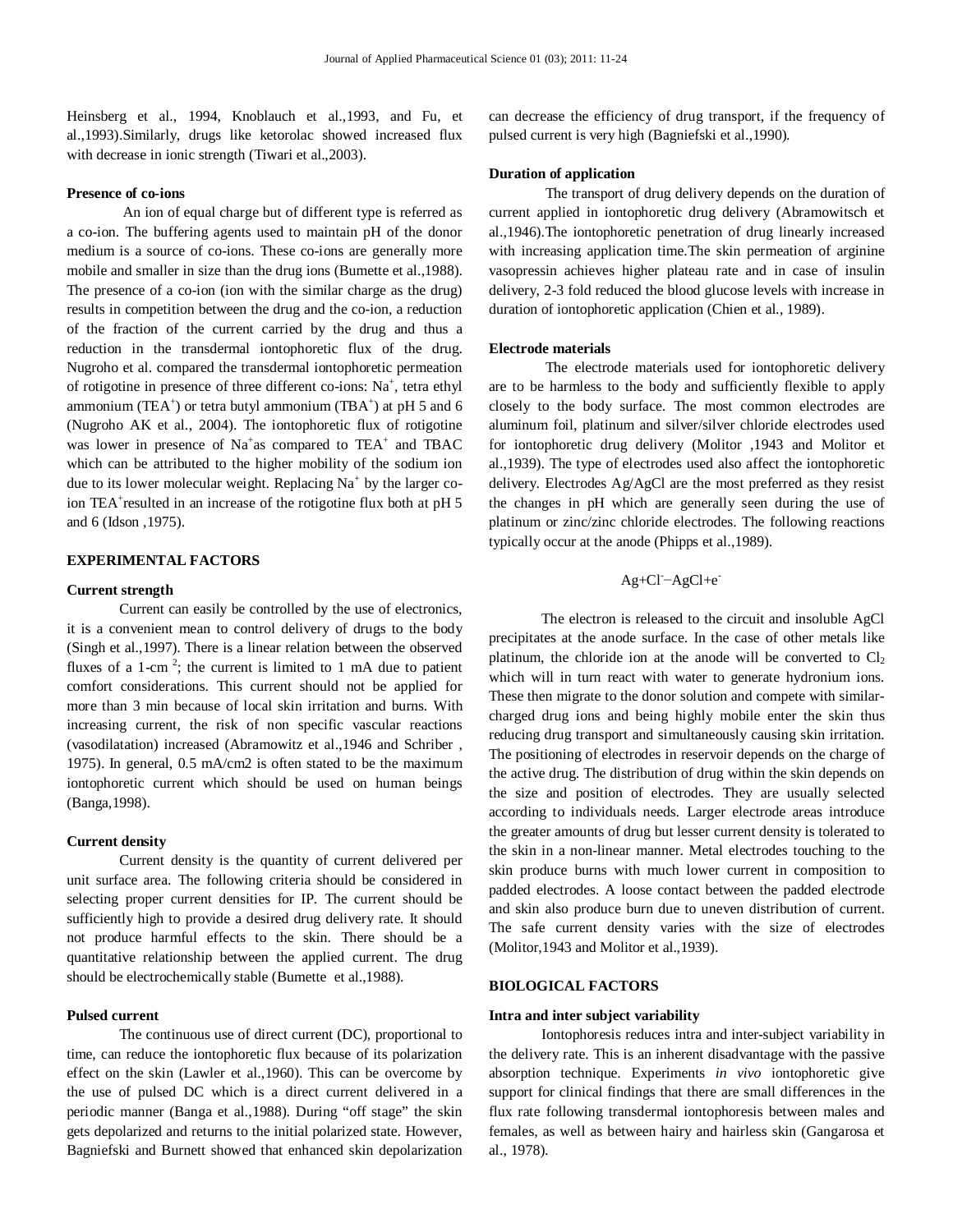# **Regional blood flow**

During iontophoresis, the dermal blood supply determines the systemic and underlying tissue solute absorption. Blood supply however, does not appear to affect the drug penetration fluxes through the epidermis during iontophoretic delivery. Cross and Roberts (1995) showed that solute in the upper layer of the skin following iontophoresis was comparable in anaesthetized rats and sacrificed rats. It can thus be presumed that the blood did not affect the penetration through the epidermis since the latter has no blood supply.

# **Condition of skin**

In iontophoresis, skin condition also affects the penetrating properties of permeant. Roberts *et al.*, studied the *in vivo* passive diffusion of methyl salicylate using skin from different areas of human body and observed the following rank order: abdomen> forearm> instep> heel> planter, for all subjects (Roberts et al., 1982). Feldman *et al*,(1967) showed that the passive diffusion of hydrocortisone occurred maximally from the area with numerous hair follicle while lesser in area with thickest stratum corneum.

# **MECHANISM**

.

The methodologies involved in the currently investigated forms of physical transdermal delivery including: electricallybased techniques: iontophoresis, electroporation, ultrasound, photomechanical wave, structure-based techniques: microneedles and velocity-based techniques: jet-propulsion (Fig. **1**). More formally, transdermal iontophoresis should be called electrically assisted transdermal delivery (Pikal et al.,1990).

The two principal mechanisms by which iontophoresis enhances molecular transport across the skin are:

(a) Iontophoresis, in which a charged ion is repelled from an electrode of the same charge,

(b) Electroosmosis, the convective movement of solvent that occurs through a charged "pore" in response to the preferential passage of counter-ions when the electric field is applied



**Fig. 2:** Classification of the types of physical delivery technologies available for transdermal drug application (Roberts et al., 1997).

The mechanism of iontophoresis is based on the physical phenomenon that "like charges repel and opposite charges attract". The drugs are forced across the skin by simple electronic repulsion of similar charges. Thus, anionic drugs can cross the skin by using a negatively charged working electrode. Similarly, cationic drugs enter the skin more successfully when a positively charged electrode is used. While delivering a negatively charged drug across biological membrane, it is placed between the negative electrode (cathode), and the skin (Sage, 1993). The drug ion is then attracted through the skin towards the positive electrode (anode) by the electromotive force provided by the cell. In case of positively charged drug, the electrode polarities are opposite. Once the drug has passed through the outer barrier layer of skin, it reaches to its site of action by rapidly going into the circulation. The electric circuit is completed by the movement of endogenous counter ions from within the skin. *In vitro* iontophoretic studies conducted on peptides have shown an increase in the passive permeability of skin post iontophoresis. This shows, that the alteration of the skin barrier function due to current passage *in vitro* is, one of the mechanisms for enhanced permeability following iontophoresis (Green ,1996, Masada et al., 1989 and Inchley, 1921).

Mechanism of iontophoretic transport of drugs across the skin involves either diffusion, migration or electroosmosis. Electroosmosis is the bulk flow of fluid occurring in the same direction as the flow of counter ions when a voltage difference is applied across a charged, porous membrane. This flow involves motion of fluid without concentration gradient and is a significant factor affecting iontophoresis. At physiological pH, human skin has a slight negative charge and counter ions are usually cations. Therefore, flow occurs from anode to cathode electroosmotically thus, enhancing the flux of cationic drugs.

The electrorepulsion effect gives the largest enhancement to the flux of small lipophillic cations (Diego et al., 2001). When the concentration of the ionic drug is very high, so that the drug carries most of the current, electroosmotic flow has a very small effect on the drug flux (Pikal et al.,1990).



**Fig. 3:** The basic design of ionotphoretic delivery devices. Drug is placed on the skin under the active electrode, with the indifferent electrode positioned elsewhere on the body, and a current (<0.5mA) passed between the two electrodes effectively repelling drug away from the active electrode and into the skin (Roberts MS et al.,1997).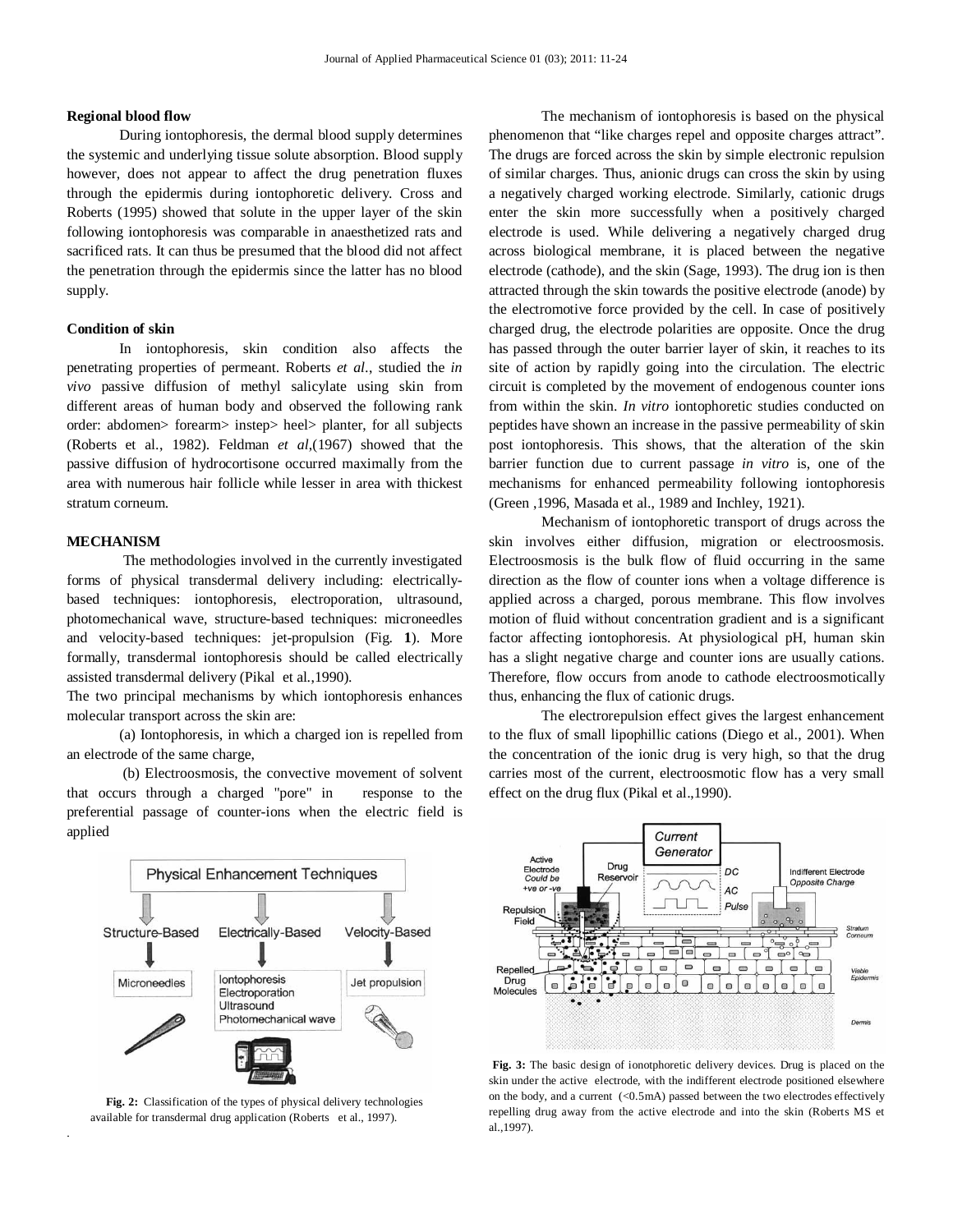The Nernst-Planck equation has been used with modifications to predict iontophoretic enhancement ratios (ratio of steady state flux in presence of electric potential and in absence of potential) as the original equation lacks a term for convective electroosmotic flow (Srinivasan et al.,1990). Srinivasan and Higuchi (1990) and Pikal and Shah (1990) studied the contributions of osmotic flow and incorporated this fact into several equations. The increased flux during iontophoresis would include (Singh et al., 1994):

- 1. Flux due to the electrochemical potential gradient across the skin;
- 2. Change in the skin permeability due to the electric field applied; and
- 3. Electro-osmotic water flow and the resultant solvent drag.

$$
Jionto = Jelectric + Jpassive + Jconvective
$$

J<sup>electric</sup> is the flux due to electric current application; J<sup>passive</sup> is the flux due to passive delivery through the skin; and J<sup>convective</sup> is the flux due to convective transport due to electro osmosis.

# **APPLICATION OF IONTOPHORESIS**

# **Topical delivery**

The ability to control the delivery rates of drugs by changes in current makes iontophoresis an attractive technique to use. Yamashita et al. studied the efficacy of iontophoretic delivery of calcium for treating hydrofluoric acid-induced burns (Yamashita et al.,2001).

# **Treatment of hyperhydrosis**

Hyperhydrosis (also called hyperhidrosis) is a condition that most often results in excessive sweating in the hands and feet. Tap water iontophoresis is one of the most popular treatments used in this condition. The procedure uses a mild electrical current that is passed through tap water to temporarily shut off sweat glands. According to one hypothesis, iontophoresis may induce hyperkeratosis of the sweat pores and obstruct sweat flow and secretion (although no plugging of the pores has been found) (Hill et al.,1981). Other proposed mechanisms include impairment of the electrochemical gradient of sweat secretion and a biofeedback mechanism (Karakoc et al.,2002). Successful induction of hypohidrosis by tap-water iontophoresis requires the application of 15–20 mA to each palm or sole for 30 min per session for 10 consecutive days, followed by one or two maintenance sessions per week (Hill et al.,1981).

# **Diagnostic applications**

Iontophoretic application of the drug pilocarpine produces intense sweating, allowing sufficient amounts of sweat to be collected and analyzed (Karakoc et al.,2002). This is now accepted

as the primary test in the diagnosis of cystic f i b r o s is. (Table 5).

**Table 5:** Reverse iontophoresis in diagnostic applications

| Drug               | <b>Indication</b>                                                                                                                                             | <b>References</b>             |
|--------------------|---------------------------------------------------------------------------------------------------------------------------------------------------------------|-------------------------------|
| Phenytoin          | Ratio of extracted amount correlated well<br>with subdermal concentration.                                                                                    | (Leboulanger<br>et al., 2004) |
| lithium            | Excellent correlation between<br>subdermal lithium and iontophoretic<br>extraction flux and iontophoresis tracked<br>sudden changes in lithium concentration. | (Leboulanger<br>et al., 2004) |
| Caffeine,          | Better extraction through stratum corneum                                                                                                                     | (Sekkat                       |
| <b>Theophyline</b> | than the stratum corneum stripped skin.                                                                                                                       | et al., 2002)                 |

## **Ophthalmology**

Iontophoresis has been used experimentally to deliver antibiotics into the eye." The principal disadvantage of this technique is the time required for direct contact of the electrode with the eye (Srinivasan et al., 1990).

# **Otorhinolaryngology**

Iontophoresis is a preferred method for obtaining anesthesia of the tympanic membrane prior to simple surgical procedures involving that structure. Iontophoresis of zinc has also been used for the treatment of patients with allergic rhinitis (Karakoc et al.,2002).

#### **Dentistry**

Dentistry, probably to an even greater extent than physical therapy, has used iontophoresis. Beginning in the late 19th century, dentists applied local anesthetics to their patients prior to oral surgical procedures (Potts et al., 2002 and Pannatier et al.,1978). Gangarosa described the use of iontophoresis for three basic applications in dentistry: (1) treatment of hypersensitive dentin (eg, in teeth sensitive to air and cold liquids) using negatively charged fluoride ions; (2) treatment of oral ulcers ("canker sores") and herpes orolabialis lesions ("fever blisters") using negatively charged corticosteroids and antiviral drugs, respectively; and **(3)**  the application of local anesthetics to produce profound topical anesthesia,as is done in some physical therapy applications (Potts et al., 2002).

# **Non-invasive monitoring of glucose**

Electro osmotic flow generated by application of low level current has been used for extraction of glucose through the skin. As the direction of glucose flow is in the opposite direction (in outward direction in skin) to conventional iontophoresis, it is called reverse iontophoresis. This property in combination with in situ glucose sensors has been used in Gluco Watchw Biographer (Cygnus Inc., Redwood City, CA, USA) (Potts et al., 2002). This device allows noninvasive extraction glucose across the skin, allowing a diabetic's glycemia to be evaluated every 10 min over several hours.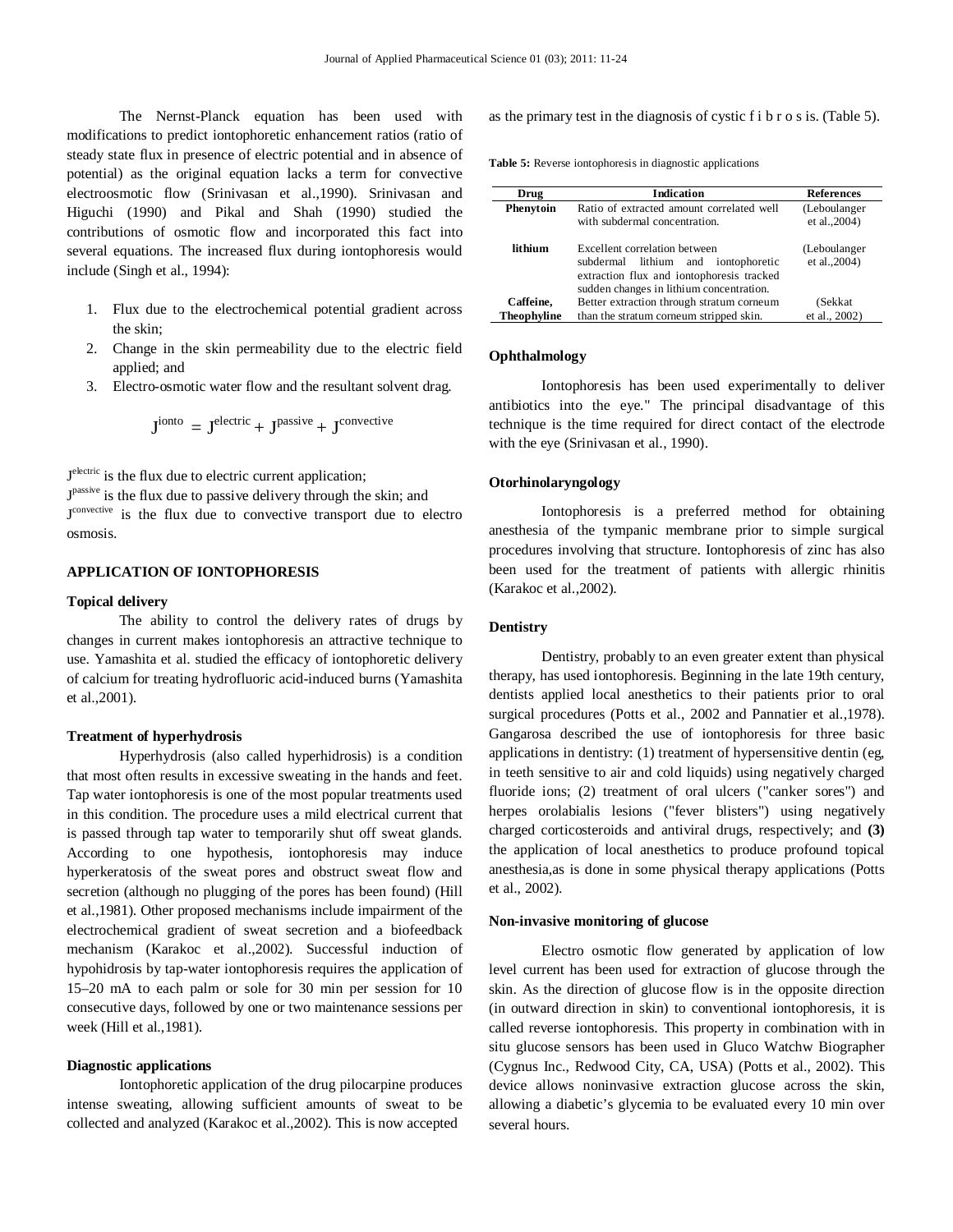# **Peptide delivery**

This is the most promising applications of iontophoretic transdermal delivery. Transdermal delivery itself offers the advantages of bypassing first pass metabolism and gastrointestinal degradation as well as patient compliance over the existing oral and parenteral routes of administration for peptide delivery. An additional advantage that it offers specifically for proteins and peptides is the avoidance of strong proteolytic conditions as found in the gastrointestinal tract (Pannatier et al.,1978). The delivery of oligopeptide, vasopressin, with transdermal periodic iontotherapeutic system (TPIS) (Chien.,1991).

**Table 6:** Iontophoresis and electroporation combination

| Drug                                                 | <b>Indication</b>                                                                                                                                          | <b>References</b>             |
|------------------------------------------------------|------------------------------------------------------------------------------------------------------------------------------------------------------------|-------------------------------|
| Tacrine<br>Hydrochloride                             | Iontophoresis with electroporation and<br>stripped skin produced greatest flux<br>compared to each technique alone.                                        | (Hirsch et al.,<br>2005)      |
| Buprenorphine                                        | Increased permeation of the<br>drug from its solution by a<br>factor of 14.27 compared to<br>passive diffusion with shortened lag<br>time and rapid onset. | (Fang et al.,<br>2002)        |
| Salmon<br>calcitonin<br>$(SCT)$ & PTH<br>combination | EP enhanced IP induced drug<br>permeation by 17 fold in PTH<br>and 3.5 fold in SCT.                                                                        | (Chang et al.,<br><b>2000</b> |

# **VARIOUS SYNERGISTIC APPROACHES WITH IONTOPHORESIS**

#### **Iontophoresis in conjunction with electroporation**

Iontophoresis and electroporation are both methods of electrically assisted transdermal drug delivery. Iontophoresis is more commonly used to deliver lipophilic small molecular weight drugs, while electroporation seems more effective for the delivery of some macromolecules such as antisense oligonucleotides, peptides and proteins. Drug delivery with iontophoresis and electroporation are thought to utilize different penetration pathways (Fig. 4). (Table 6)



**Fig. 4:** Drug penetration pathway in low voltage iontophoresis and high voltage electroporation (Regnier et al.,1998)

Fluorescent microscopy and laser scanning confocal microscopy were used to visualize the FITC labeled phosphorothioate oligonucleotides transport at the tissue and cell

level respectively in hairless rat skin after iontophoresis or electroporation (Regnier et al.,1998). In the SC the transportation pathways for FITC labeled phosphorothioate oligonucleotides were more transcellular during electroporation and paracellular during iontophoresis .The practical application of combining electroporation with iontophoresis is still in its initial feasibility stage much like the commercial development of electroporation devices for transdermal delivery of drugs.

| Drug                                                   | <b>Indication</b>                                                                                                                                                                                                                                            | References                        |
|--------------------------------------------------------|--------------------------------------------------------------------------------------------------------------------------------------------------------------------------------------------------------------------------------------------------------------|-----------------------------------|
| Acetaminophen<br>(non-ionic), buspirone<br>(cationic). | Lauric acid was found to enhance<br>ibuprofen (anionic) flux.                                                                                                                                                                                                | (Sebastiani<br>et al., 2005)      |
| ibuprofen (anionic)                                    |                                                                                                                                                                                                                                                              |                                   |
| Insulin                                                | DMA, EtAC and EtOH having skin<br>barrier altering potential produced<br>synergism with iontophoresis.                                                                                                                                                       | (Pillai<br>et al., 2004)          |
| Thiocolchicoside                                       | Enhanced flux of the drug by a factor<br>of 200 and 300 with<br>2 % and 4 % of lauric acid<br>respectively was observed.                                                                                                                                     | (Yamashita<br>et al., 2001)       |
| <b>Buspirone</b><br>Hydrochloride                      | Iontophoresis with Enhancers caused a<br>synergistic effect over each technique<br>alone.                                                                                                                                                                    | (Meidan et<br>al., 2003)          |
| Insulin                                                | Synergistic enhancement obtained<br>which was dependent on the type and<br>concentration of terpenes.                                                                                                                                                        | (Pillai et<br>al., 2003)          |
| Insulin                                                | Synergistic effect on skin permeation<br>of the drug but increased skin<br>irritation.                                                                                                                                                                       | (Pillai et<br>al., 2003)          |
| R-Apomorphine                                          | Lauric acid-increased passive<br>transport but affected iontophoretic<br>transport<br>slightly. DTAB- Inhibited both type of<br>transport. Laureth-3-oxyetylene ether-<br>Increased iontophoretic transport 2-3<br>fold (most<br>effective).                 | (Li et al.,<br>2002)              |
| LHRH                                                   | 30 fold increase in flux was seen when<br>combination was used as compared to<br>passive alone.                                                                                                                                                              | (Smyth et<br>al., 2002)           |
| Timolol Maleate<br>(TM)                                | The required transport rate achieved<br>with low drug concentration and AUC<br>was comparable to intravenous TM<br>$(30 \mu g/Kg)$ . Azone <sup>®</sup> pretreatment<br>eliminated<br>the lag time and prolonged the<br>duration of action of iontophoresis. | (Kanikkann<br>an<br>et al., 2000) |

## **Iontophoresis in conjunction with chemical enhancers**

Although the use of iontophoresis results in much higher drug delivery if compared with conventional passive transdermal delivery, it still has limitations as a technique. Chemical enhancers can be used in combination with iontophoresis to achieve even higher drug penetration. In addition to increasing transdermal transport, a combination of chemical enhancers and electrically assisted delivery should also reduce the side effects such as irritation caused by high concentration of enhancers or stronger electric forces. The combined effects of enhancers and electrically assisted delivery depend on the physico-chemical properties of the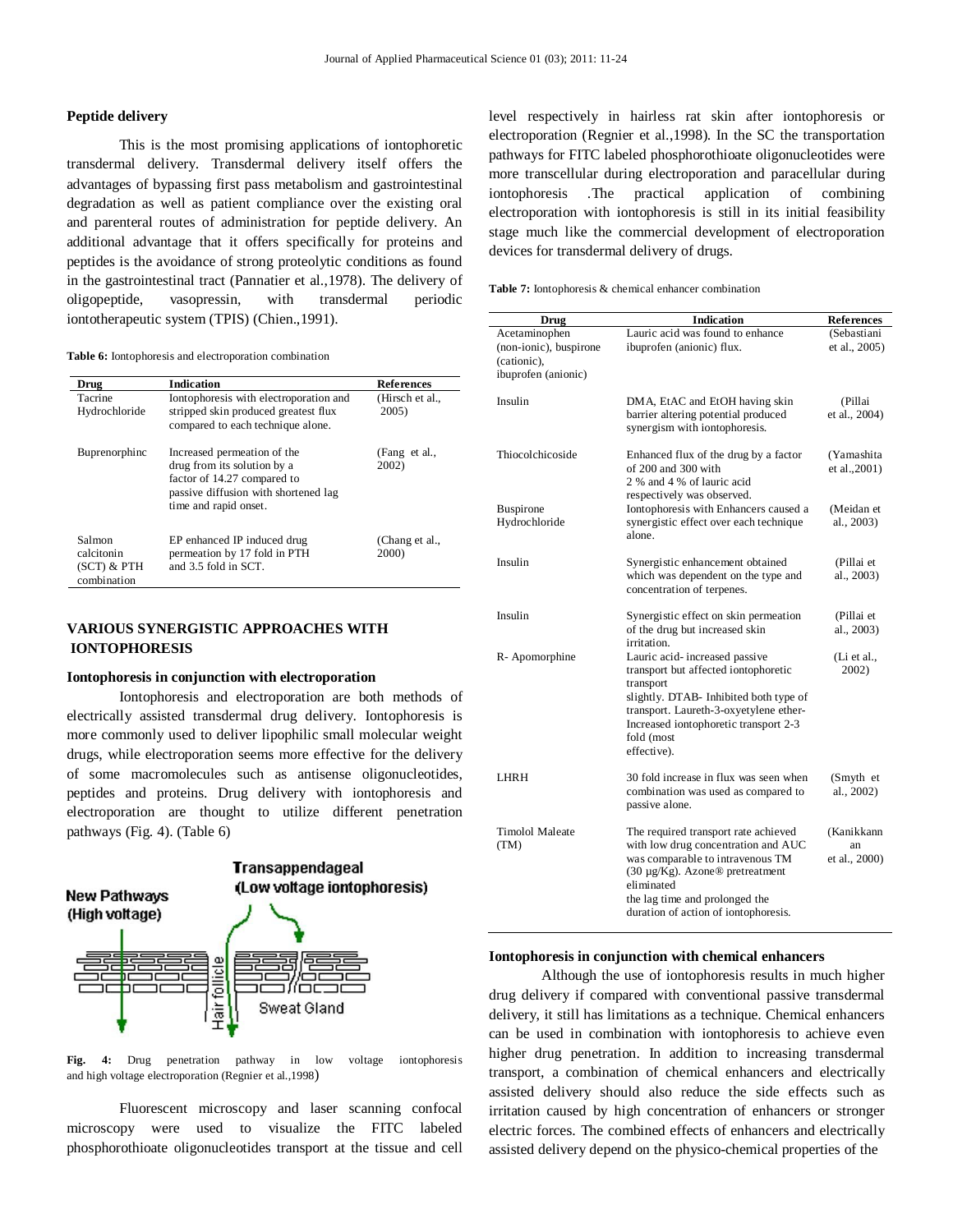|  |  | <b>Table 8:</b> List of drugs investigated recently for iontophoretic delivery |  |
|--|--|--------------------------------------------------------------------------------|--|
|--|--|--------------------------------------------------------------------------------|--|

| Drug                                                              | <b>Indication</b>                                                                                                                                                                              | <b>References</b>         |
|-------------------------------------------------------------------|------------------------------------------------------------------------------------------------------------------------------------------------------------------------------------------------|---------------------------|
| Thiocolchicoside                                                  | Enhanced flux of the drug over passive control.                                                                                                                                                | (Yamashita et al., 2001)  |
| Rotigotine                                                        | Flux increased with drug concentration. With co-ions viz.TEA, flux of rotigotine increased while TBA<br>showed no effect on flux.                                                              | (Nugroho et al., 2004)    |
| Leuprolide<br>(LHRH agonist)                                      | Iontophoretic permeation was found to be double at pH-7.2 than at pH-4.5 (increased transference<br>number was observed).                                                                      | (Kochhar et al., 2004)    |
| 5-Amino Levulinic acid (Ala)<br>& its methyl ester<br>$(m-Ala)$ . | Ala - steady state - 10-12 h. Flux- 65 nmole/cm2. m-Ala - steady state - $2.5-4.0$ h flux- 145 nmole/cm2.                                                                                      | (Merclin et al., 2004)    |
| Gentamycin                                                        | Concentration achieved in cornea and aqueous humour was 12-15 times higher than the topical eye<br>drop.                                                                                       | (Esther et al., 2004)     |
| Salbutamol                                                        | Enhanced flux from the vehicle.                                                                                                                                                                | (Nolan et al., 2003)      |
| Dextran sulphate                                                  | Cumulative amount fluxed from cathode was approximately 300 times more over passive and from<br>anode it was 15 times more.                                                                    | (Badkar et al., 2002)     |
| Timolol maleate (TM)                                              | Iontophoretic transport highest in human skin and lowest in rabbits.                                                                                                                           | (Kanikannan et al., 2001) |
| Diclofenac                                                        | Full plasma concentration achieved in 1 h. Drug delivery was proportional to current $(371 \pm 141 \,\mathrm{\mu g m})$<br>lt at 0.5 mA/cm <sup>2</sup> and 132 ± 62 μ gm/ lt at 0.2 mA/ cm2). | (Hui, et al., 2001)       |
| Atenolol hydrochloride                                            | Delivery of atenolol hydrochloride increased with increase in donor concentration.                                                                                                             | (Jacobsen, 2001)          |
| Buprenorphine                                                     | 8 fold increase in delivery by anode than cathode.                                                                                                                                             | (Bose et al., 2001)       |
| Piroxicam                                                         | 10 fold increased permeation.                                                                                                                                                                  | (Curdy et al., 2001)      |

penetrant, enhancer and their behavior under the influence of an electric field. Occasionally, the use of chemical enhancers was reported to result in reduced flux compared with using iontophoresis alone (Choi et al.,1999 and Chesnoy et al., 1999). However, more often synergistic effects have been reported such as those with fatty acids, and terpenes and others.(Table 7)

#### **Iontophoresis conjunction with sonophoresis**

Synergy between low-frequency ultrasound and iontophoresis would be expected since the techniques both enhance transdermal transport although through different mechanisms (Mitragotri et al., 2004). As a matter of fact, the disruption of SC lipid bilayer by the application of ultrasound can be utilized by further use of iontophoresis to increase transdermal drug transport to a greater degree. This combination has been found to enhance transdermal transport better than any of the single treatments alone. Iontophoresis combined with low frequency ultrasound was used in the transdermal delivery of sodium nonivamide acetate (SNA) (JY Fang et al.,2002). Pretreatment of the skin with low frequency ultrasound (0.2 W/cm2, 2 h) alone did not increase the skin permeation of SNA. The combination of iontophoresis (0.5 mA/cm2) and sonophoresis increased transdermal SNA transport more than iontophoresis alone.

#### **Iontophoresis in conjunction with microneedles**

Few studies have reported the combination of iontophoresis with microneedle technologies. This combination may provide the possibility of macromolecule transdermal delivery

with precise electronic control. Lin et al. designed a Macrofluxw® and iontophoresis combined transdermal ISIS 2302 (Lin et al., 2001). The Macrofluxw<sup>®</sup> array, 2 cm<sup>2</sup>, had a microprojection density of 240/cm2 and a needle length of 430  $\mu$ m. Macrofluxw<sup>®</sup> and iontophoresis combined system was made by assembling the Macrofluxw array, a drug reservoir, a membrane, a conductive gel and the iontophoretic electrode.

**Table 9:** Studies done using pulsed iontophoresis

| Drug                                                         | <b>Indication</b>                                                                                                                 | <b>References</b>           |
|--------------------------------------------------------------|-----------------------------------------------------------------------------------------------------------------------------------|-----------------------------|
| LHRH and<br>Nafereline                                       | Higher flux obtained for pulsed                                                                                                   | (Johanna                    |
| Ketorolac                                                    | waveform compared to constant DC.                                                                                                 | et al., 2004)<br>(Tiwari    |
|                                                              | Flux reduced when pulsed current was<br>used.                                                                                     | et al., 2003)               |
| Phthalic acid (PA),<br>benzoic acid (BA),<br>Verapamil (VR). | For PA, BA and VR, the cumulative<br>permeated amount was higher at short<br>pulses.                                              | (Ishikawa<br>et al., 2002)  |
| Glibenclamide                                                | Solution of pH-8.5 gave higher<br>absorption rate than other two buffers.                                                         | (Takahashi<br>et al., 2001) |
| Human Para<br>thyroid hormone                                | Increase in HPTH hormone in all<br>animals, creating a pulsatile pattern<br>without the need of frequent<br>drug administrations. | (Suzuki<br>et al., 2001)    |

# **Iontophoresis in conjunction with ion-exchange materials**

For this combined technique, experimentally the ion exchange materials were initially immersed into drug solution for 3 h to overnight. Afterward, such a drug-loaded device (e.g. disc, a bundle of ion exchange fibers or hydrogel filled with ion exchange resins) was transferred to the donor part of a diffusion cell for in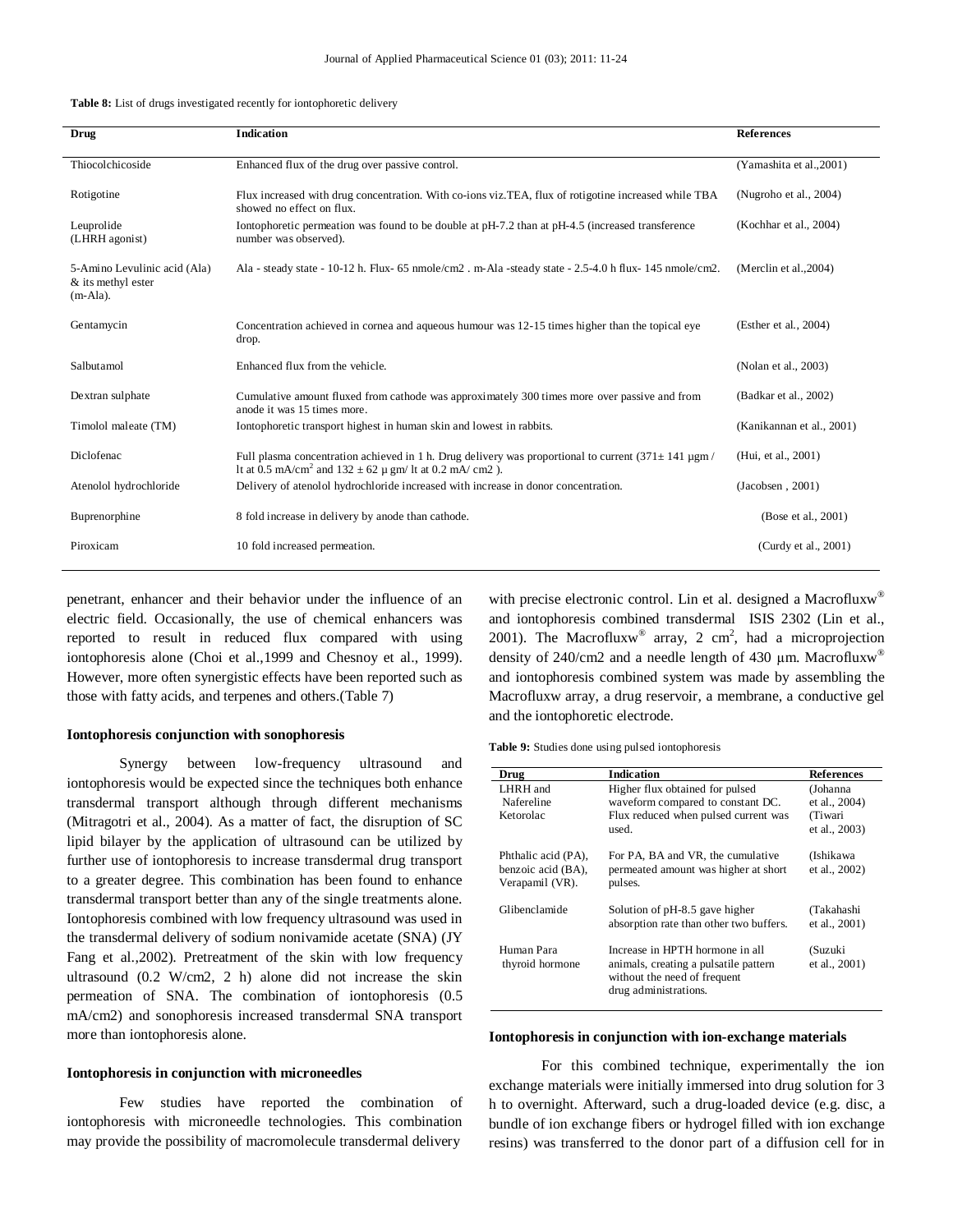vitro or in vivo tests (Jaskari et al., 2000, Kankkunen et al., 2002 and Kankkunen et al., 2002). The successful in vivo delivery of therapeutic dosage of tacrine, an anti-Alzheimer's disease agent, (Kankkunen et al., 2002).

**Table 10:** Iontophoretic products under different development stages (R. Panchagnula et al., 2000)

| Company                                                       | Device/system                                                                            | <b>Status</b>                                  |
|---------------------------------------------------------------|------------------------------------------------------------------------------------------|------------------------------------------------|
| Dermion Inc. (Salt Lake<br>City, Utah)                        | Wearable iontophoretic<br>patches.                                                       | Under development                              |
| Janssen Pharmaceutica<br>(Bererse, Belgium)                   | On-demand<br>delivery<br>system of fentanyl for<br>acute pain management.                | Phase III clinical trial                       |
| AI. ZA<br>(Pala<br>Alto,<br>California; E-TRANS)              | Electrotransport<br>delivery of insulin.                                                 | Under development                              |
| Cygnus (Redwood City,<br>California:<br>Gluco<br>Watch)       | Glucose<br>monitoring<br>system based on reverse<br>iontophoresis.                       | Awaiting<br>US<br>FDA.<br>approval             |
| Dickinson<br><b>Becton</b><br>(Franklin Lakes, New<br>Jersey) | Reusable power supply<br>controllers<br>Lidocaine patches.                               | Under development<br>Phase III clinical trials |
| Iomed Inc. (Salt Lake<br>City, Utah)                          | IontoDex-<br>dexamethasone sodium<br>phosphate system for                                | Phase III clinical trials                      |
|                                                               | local<br>acute<br>inflammatory<br>conditions<br>Hydromorphone<br>for<br>pain management. | Phase IIb clinical trials                      |
| Elan<br>Corporation<br>Ireland:<br>(Westmeath,                | Disposable and reusable<br>systems for delivery of                                       | Under development                              |
| Panoderm)                                                     | anti-emetics<br>and<br>analgesics<br>Local<br>delivery<br>of                             | Under development                              |
|                                                               | antimicrobials to<br>the.<br>skin.                                                       |                                                |

# **CONCLUSIONS**

It should be evident from this review that iontophoresis hold a lot of promise for the future of drug delivery. The use of iontophoresis to treat local conditions is well known (Sloan JB et al., 1986). Iontophoresis may also be useful for targeting deeper underlying tissues e.g. muscle in conditions such as osteoarthritis. musculoskeletal spasms and other local inflammations associated with sports injuries or accidents. More recently, iontophoresis is being oppressed for the controlled delivery of drugs for systemic indications. It is believed to be practical alternative to parenteral therapy since comparable plasma levels may be obtained by two methods and the pain and discomfort associated with repeated injection therapy can be prevail over by iontophoresis. Iontophoresis may be particularly useful for the effective delivery of peptide and protein drugs since these compounds exist in a charged form at physiological pH. Using iontophoresis, transdermal delivery of insulin, thyrotropin-releasing hormone, leuprolide, gonadotropin- releasing hormone, arginine-vasopressin and some tripeptides has been demonstrated. Combination of iontophoresis with electroporation, chemical enhancers, sonophoresis, microneedle and ion exchange material may provide easier and more accurate delivery of macromolecules and poorly

water soluble compounds. The combined use of iontophoresis and other techniques are likely to yield useful and interesting data which will intensify the efforts to more fully explore other techniques as a means of transdermal drug delivery. It seems that iontophoresis is close to commercialization while research investigations are intensifying in the combined area of use.

#### **REFERENCES**

A. Pannatier, P. Jenner, B. Testa, J.C. Etter, The skin as a drug metabolizing organ, Drug. Metab. Rev. 1978;8:319–343.

 A.C. Hill, G.F. Baker, G.T. Jansen, Mechanism of action of iontophoresis in the treatment of palmar hyperhidrosis. Cutis 1981;28: 69–70 .

A.C. Williams, B.W. Barry, Skin absorption enhancers, Crit. Rev. Ther. Drug. Carrier Syst.,1992;9:305–353.

A.C. Williams, B.W. Barry, Terpenes and the lipid-protein partitioning theory of skin penetration enhancement. Pharm. Res.,1991;8:17–24.

A.K. Nugroho, G. Li, A. Grossklaus, M. Danhof, J.A. Bouwstra, Transdermal iontophoresis of rotigotine: influence of concentration, temperature and current density in human skin in vitro. J. Control Release 2004; 96(1):159–167.

Abramowitz D, Neoussikine B. Treatment by Ion Transfer, New York: Grune and Stratton; 1946. p. 87.

Badkar, A.V.; Banga, A.K.; Electrically enhanced transdermal delivery of a macromolecule.J. Pharm. Pharmaco. 2002;54(7):907-12.

Bagniefski, T.; Burnett, R.R. A comparison of pulsed and continuous current iontophoresis.J. Control. Release 1990;11(1-3):113-22.

Banga, A.K. Electrically assisted transdermal and topical drug delivery, Taylor and Francis, London, 1998.

Banga, A.K.; Chien, Y.W. 52 Iontophoretic delivery of drugs: Fundamentals, developments and biomedical applications. J. Control. Release, 1988;7(1):1-24.

Bellantone NH, Rim S, Francoeur ML, Rasadi B. Enhanced percutaneous absorption via iontophoresis of an in vitro system and transport of model compounds. Int J Pharm., 1986;30:63–72.

Berner, B.; Dinh, S.M. Electronically assisted controlled drug delivery, CRC: Washington DC. 1998.

Bodde, H.E., Verhoef, J.C., Ponec, M., Transdermal peptide delivery Biochem. Soc. Trans., 1989;17(5): 943.

Bose, S.; Ravis, W.R.; Lin, Y.-J.; Zhang, L.; Hofmann, G.A.; Banga, A.K. Electrically- assisted transdermal delivery of buprenorphine. J. Control. Release 2001;73(2-3):197- 203.

Bumette RR, Ongpipattanakul B. Characterization of the pore transport properties and tissue alteration of excised human skin during iontophoresis. J Pharm Sci., 1988;77:132-43.

Chang, S.L.; Hofmann, G.A.; Zhang, Lei; Deftor, L. J.; Banga, A.K. The effect of electroporation on iontophoretic transdermal delivery of calcium regulating hormones.J. Control. Release.,2000;66(2-3):127- 33.

Chien, Y.W., Siddiqui, O., Shi, W.M., Lalawong, P., Liu, J.C., Direct current iontophoretic transdermal delivery of peptide and protein drugs J. Pharm. Sci., 1989;78(5): 376-383.

Craane-Van, Heinsberg, W.H.M.; Bax, L.; Flinterman, N.H.M.; Verhoef, J.; Junginger, H.E.; Boddé, H.E.Iontophoresis of a Model Peptide Across Human Skin in Vitro: Effects of Iontophoresis Protocol, pH, and Ionic Strength on Peptide Flux and Skin Impedance. Pharm. Res. 1994; 11(9):1296-1300.

Cross, S.E.; Roberts, M.S. Importance of dermal blood supply and epidermis on the transdermal iontophoretic delivery of monovalent cations .J. Pharm. Sci. 1995;84(5):584-92.

Curdy, C.; Kalia, Y.N.; Naik, A.; Guy, R.H. Piroxicam delivery into human stratum corneum in vivo: iontophoresis versus passive diffusion. J. Control. Release 2001;76 (1-2):73-9.

Diego M., Yogeshvar N., Begoña Delgado-Charro M and Richard H. G.,Contributions of Electromigration and Electroosmosis to Iontophoretic Drug Delivery. Pharm Res 2001; 18(12): 1701-08.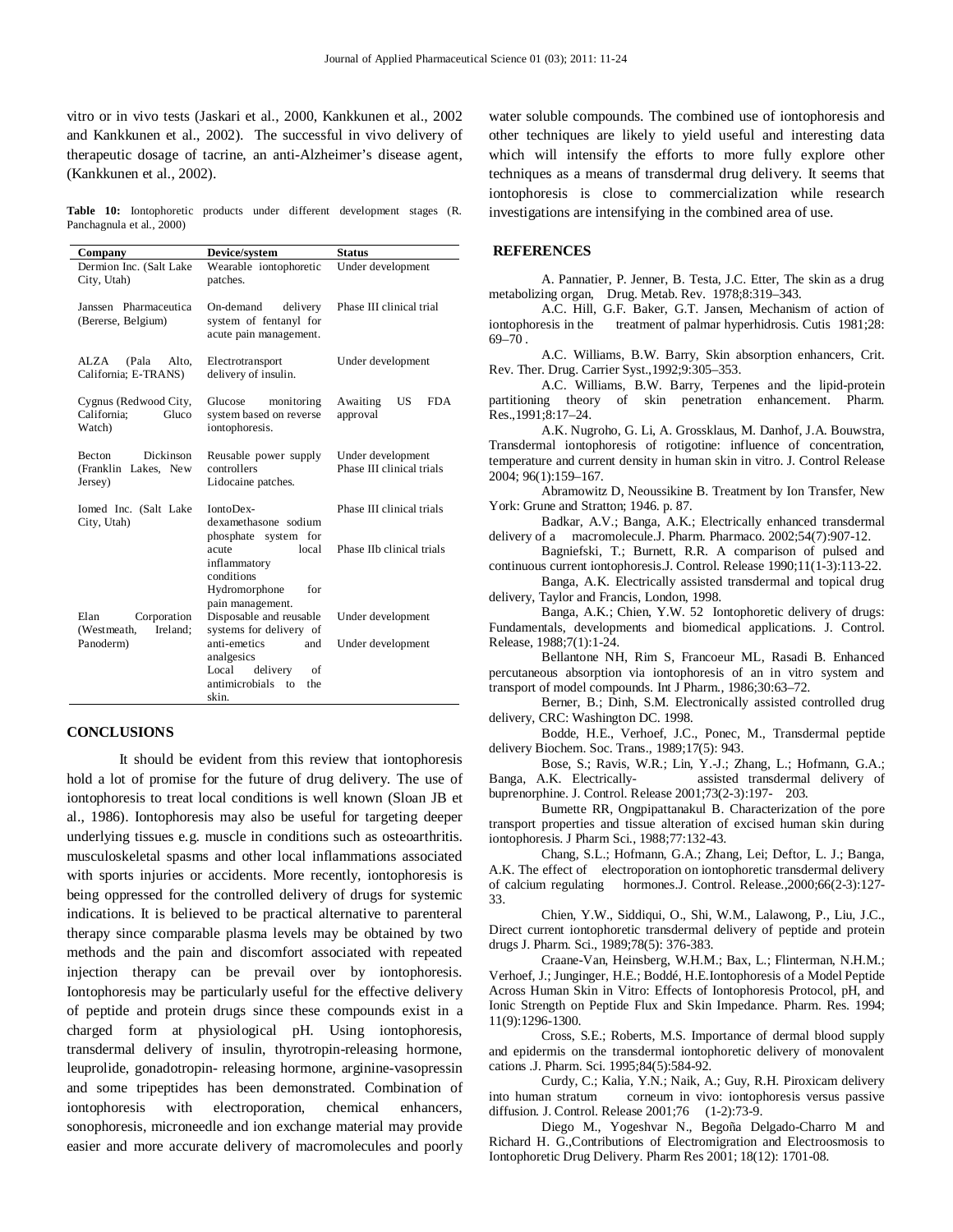E.H. Choi, S.H. Lee, S.K. Ahn, S.M. Hwang, The pretreatment effect of chemical skin penetration enhancers in transdermal drug penetration enhancers in transdermal drug<br>s. Skin Pharmacol. Appl. Skin Physiol. delivery using iontophoresis. Skin 1999;12:326–335.

Esther, E.-B.; Raiskup, F.; Stepensky, D.; Domb, A.J. Delivery of gentamicin to the rabbit eye by drug-loaded hydrogel iontophoresis. J. Invest.Opthal. Vis. Sci. 2004; 45:2543-8.

Fang, J.-Y.; Sung, K.C.; Wang, J.-J.; Chu, C.-C.; Chen, K.-T. The effects of iontophoresis and electroporation on transdermal delivery of buprenorphine from solutions and hydrogels. J. Pharm. Pharmacol. 2002;54(10):1329-37.

Feldman, R.H.; Maibach, H.I. Regional variation in percutaneous penetration of 14C-cortisol in man. J Invest Dermatol 1967;48:181–183.

Front Line Strategic Consulting Inc. Alternative Drug Delivery Systems Series: Transdermal Drug Delivery Systems. 2002, Front Line Strategic Consulting Inc.

Fu, L.M.; Lee, D.; Carlson, R.; Rao, G.S.; Hui, H.W.; Adjei, L.; Herrin, M.; Sunberg, D.; Hsu, L. Drug Develop. Ind. Pharm. 1993; 19(13): 1557-71.

Gangarosa LP, Park NH, Fong BC, Scott DF, Hill JM. Conductivity of drugs used for iontophoresis. J Pharm Sci 1978;67:1439- 43.

Green P.G, Flanagan M, Shroot B, Guy RH. In Physical Skin Penetration Enhancement, Walters, K.A.; Hadgraft. J. Eds.; Marcel Dekker Inc.: New York, 1993, 311-33.

Green Philip G. Intophoretic delivery of peptide drugs. J. Control. Release.,1996;41(1-2): 33-48.

Green, P.G.; Hinz, R.S.; Cullander, C.; Yamane, G.; Guy, R.H. Iontophoretic Delivery of Amino Acids and Amino Acid Derivatives Across the Skin in Vitro Pharm. Res. 1991;8(9):1113-20.

Green, P.G.; Hinz, R.S.; Kim, A.; Cullander, C.; Yamane, G.; Szoka, F.C. Jr.; Guy, R.H. Transdermal iontophoresis of amino acids and peptides in vitro.J. Control. Release 1992;21(1-3):187-190.

Green, P.G.; Shroot, B.; Bernard, F.; Pilgrim, W.R.; Guy, R.H. 40 In vitro and in vivo iontophoresis of a tripeptide across nude rat skin J. Control. Release 1992;20(3):209-17.

Guy RH, Hadgraft J. Rate control in trandermal drug delivery . Int. J. Pharm., 1992:82:R1-6.

Helmstädter, A.: The history of electrically-assisted transdermal drug delivery ("iontophoresis"). Pharmazie 2001;56: 583–587.

Hirsch, A.C.; Upasani, R.S.; Banga, A.K. Factorial design approach to evaluate interactions between electrically assisted enhancement and skin stripping for delivery of tacrine . J. Control. Release 2005;103(1):113-21.

Hui, X.; Anigbogu, A.; Singh, P.; Xiong, G.; Poblet, N.; Liu, P.; Maibach, H.I. Pharmacokinetic and local tissue disposition of [14C] sodium diclofenac following iontophoresis and systemic administration in rabbits. J.Pharm. Sci. 2001;90(9):1269-76.

Idson, B., Percutaneous absorption .J. Pharm. Sci., 1975;64(6):901-924.

Inchley, O.J., The Influence of the electric current on the absorption of drugs. J Pharmacol Exp Ther., 1921; 18(4):241-256.

Ishikawa, O.; Kato, Y.; Onishi, H.; Nagai, T.; Machida, Y. Enhancement of transdermal absorption by switching iontophoresis. Int. J. Pharm. 2002;249(1-2):81-8.

J.B. Phipps, R.V. Padmanabhan, G.A. Lattin, Iontophoretic delivery of model inorganic and drug ions. J. Pharm. Sci.1989;78: 365– 369.

 J.Y. Fang, T.L. Hwang, Y.B. Huang, Y.H. Tsai, Transdermal iontophoresis of sodium nonivamide acetate. V. Combined effect of physical enhancement methods. Int. J. Pharm., 2002;235: 95–105.

Jacobsen, J. Buccal iontophoretic delivery of atenolol·HCl employing a new in vitro three-chamber permeation cell.J. Control. Release 2001;70(1-2): 83-95.

Johanna, R.; Maija, k.; Katri, H.; Risto, K.; Jouni, H. Delivery and Nafarelin in human skin: the effect of constant/pulsed iontophoresis.Eur. J. Pharm. Sci. 2004; 21(2-3):371-7.

Kanikannan, J.N.; Singh, J.; Ramarao, P. In vitro transdermal iontophoretic transport of timolol maleate: effect of age and species. J. Control. Release 2001;71(1):99-105.

Kanikkannan N. Iontophoresis-based transdermal delivery systems. BioDrugs. 2002;16(5):339-47

Kanikkannan, N.; Singh, J.; Ramarao, P. Transdermal iontophoretic delivery of timolol maleate in albino rabbits.. Int. J. Pharm. 2000;197(1-2): 69-76.

Knoblauch, P.; Moll, F. In vitro pulsatile and continuous transdermal delivery of buserelin by iontophoresis. J. Control. Release 1993;26(3):203-12.

Kochhar, C.; Imanidis, G. In vitro Transdermal iontophoretic<br>delivery of leuprolide under constant current application. J. Control. under constant current application.J. Control. Release 2004;98(1):25-35.

Koizumi, T.; Kakemi, M.; Katayama, K.; Inada, H.; Sudeji, K.; Kawasaki, M. Transfer of Diclofenac Sodium across Excised Guinea Pig Skin on High-Frequency Pulse Iontophoresis. II. : Factors Affecting Steady-State Transport Rate Chem. Pharm. Bull. 1990;38(4):1022-3.

Langer R. Transdermal drug delivery: Past Progress, Current Status, and Future Prospects. Adv. Drug. Del. Rev. 2004; 56: 557-58.

Langkjaer, L.; Brange, J.; Grodosky, G.M.; Guy, R.H. Proc. Int. Symp. Control. Rel. Biact. Mater. 1994; 21: 172.

Lawler, J.C.; Davis, M.J.; Griffith, E. Electrical Characteristics of the Skin. J. Invest. Dermatol. 1960;34(5):301-8.

Leboulanger, B.; Fathi, M.; Guy, R.H.; Delgado-Charro, M.B. Reverse iontophoresis as a noninvasive tool for lithium monitoring and pharmacokinetic profiling. Pharm. Res. 2004;21(7): 1214-22.

Leboulanger, B.; Guy, R. H.; Delgado-Charro, M.B.Noninvasive monitoring of phenytoin by reverse iotophoresis. Eur. J. Pharm. Sci. 2004; 22(5): 427-33.

Lelawongs, P., Liu, J.C., Chien, Y.W., Transdermal iontophoretic delivery (II): Evaluation of electrical and operational factors. Int. J. Pharm., 1990; 61:179.

Lelawongs, P.; Liu, J-C; Siddiqui, O.; Chien, Y. W. Direct current iontophoretic transdermal delivery of peptide and protein drugs. Int. J. Pharm. 1989; 56(1): 13-22.

Li, G.L.; Van der Geest, R.; Chanet, L.; Zanten, E. V.; Danhof, M.; Bouwastra, J. A. In vitro iontophoresis of R-apomorphine across human stratum corneum: Structure- transport relationship of penetration enhancement. J. Control. Release 2002;84(1- 2):49-57.

M. Yamashita, M. Suzuki, H. Hirai, H. Kajigaya, Iontophoretic delivery of calcium for experimental hydrofluoric acid burns, Crit. Care Med. 2001;29:1575–1578.

M.J. Pikal, S. Shah, Transport mechanisms in iontophoresis. II. Electroosmotic flow and transference number measurements for hairless mouse skin. Pharm. Res. 1990;7: 213–221.

M.J. Pikal, S. Shah, Transport mechanisms in iontophoresis. III. An experimental study of the contributions of electroosmotic flow and permeability change in transport of low and high molecular weight solutes, Pharm. Res. 1990;7: 222–229.

M.J. Pikal, Transport mechanisms in iontophoresis. I. A theoretical model for the effect of electroosmotic flow on flux enhancement in transdermal iontophoresis, Pharm. Res. 1990;7:118–126.

Masada T, Higuchi WI, Srinivasan V, Rohr U, Fox J, Behl C, Pons S. Examination of iontophoretic transport of ionic drugs across skin: baseline studies with the four-electrode system. Int. J. Pharm., 1989;49: 57-62.

Meidan, V. M.; Al-Khalili, M.; Michniak, B. B. Enhanced iontophoretic delivery of buspirone hydrochloride across human skin using chemical enhancers. Int. J. Pharm. 2003;264(1-2): 73-83.

Merclin, N.; Bramer T.; Edsman, K. Iontophoretic delivery of 5 amonolevulinic acid and its methyl ester using a carbopol gel as vehicles. J. Control. Release 2004;98(1):57- 65.

Miller, L.L., Smith, G.A., Iontophoretic transport of acetate and carboxylate ions through hairless mouse skin. A cation exchange membrane model Int.J.Pharm.,1989;49(1):15-22.

Miller, L.L.; Smith, G.A.; Chang, An-Chang.; Zhou, Q.-X. Electrochemically controlled release. J.Control. Release 1987;6(1):293-6.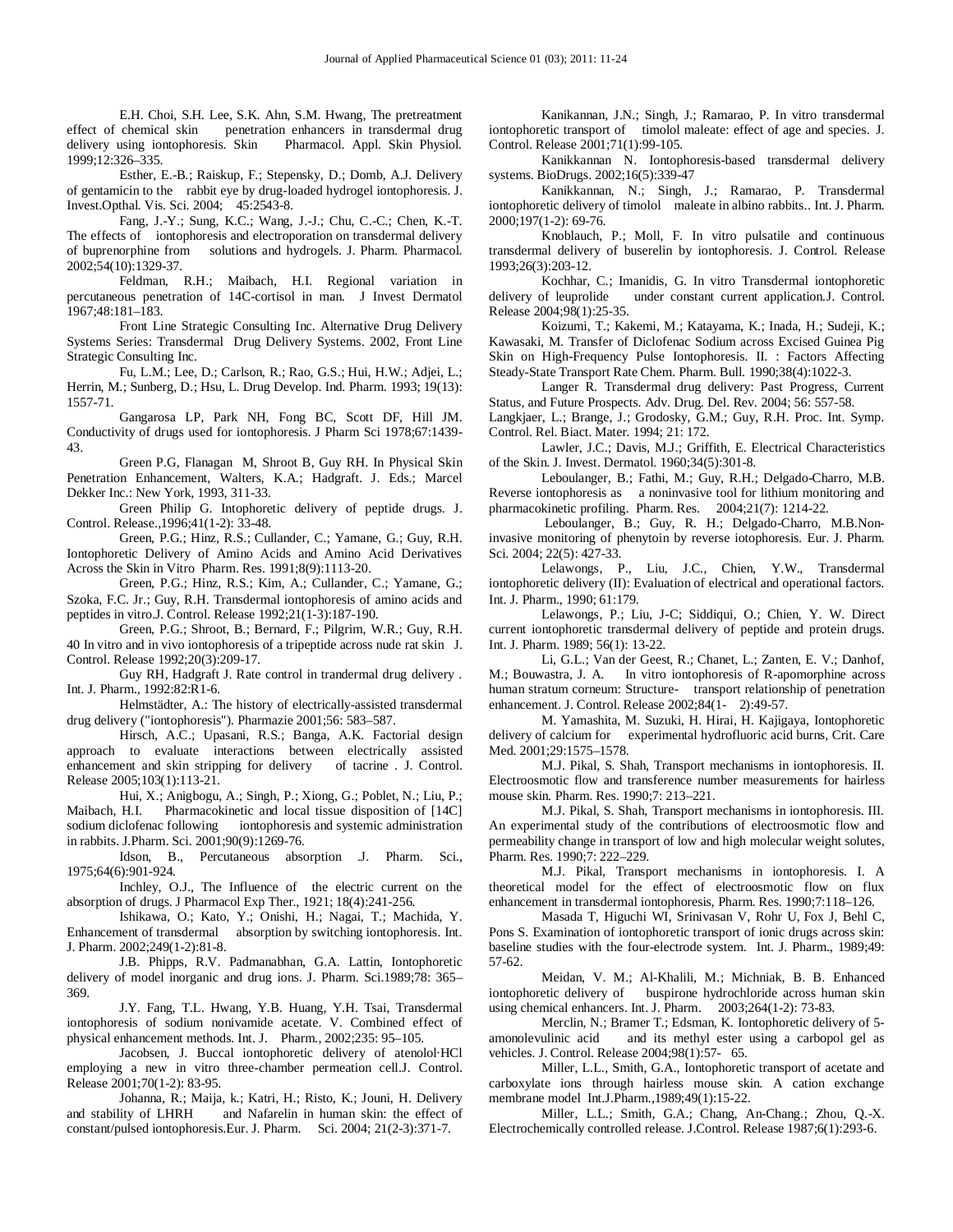Moliton, H., Fernandez, L., I. Experimental studies on the causes<br>vention of iontophoretic burns. Am. J. Med. Sci., and prevention of iontophoretic burns. 1939;198(6):778-784.

Molitor, H., "Pharmacologic Aspects of Drug Administration by Ion-Transfer," The Merck Report Jan., 1943, p. 22.

Morimoto, K.; Iwakura, Y.; Miyazaki, M.; Natakani, E. Effects of proteolytic enzyme inhibitors of enhancement of transdermal iontophoretic delivery of vasopressin and an analogue in rats. Int. J. Pharm. 1992;81(2-3):119-25.

Nolan, L.M.A.; Corish, J.; Corrigan, O.I.; Fitzpatrick, D.Iontophoretic and chemical enhancement of drug delivery: Part I: Across artificial membranes.Int. J. Pharm. 2003;257(1-2): 41-55.

O'Malley EP, Oester YT . Influences of some physical chemical factors on iontophoresis using radio-isotopes. Arch. Phys. Med. Rehabil, 1955;36:310.

Onken, H.D., Moyer, C.A., The water barrier in human epidermis. Physical and chemical nature.Arch. Dematol., 1963; 87: 584.

P. Glikfeld, C. Cullander, R.S. Hinz, R.H. Guy, A new system for in vitro studies of iontophoresis, Pharm. Res.,1988;5: 443–446.

 P. Singh, H.I. Maibach, Iontophoresis in drug delivery: basic principles and applications, Crit. Rev. Ther. Drug Carrier Syst. 1994;11: 161–213.

Patel, R., Vasavada, R.C., Drug. Dev. Ind. Pharm., 1990;16:1365.

Phipps J.B., Padmanabhan R.V. and Lattin G.A.. Iontophoretic delivery of model inorganic and drug ions. J Pharm Sci.,1989;78:365.

Pikal MJ, Shah S. Transport mechanisms in iontophoresis II. Electroosmotic flow and transference number measurement for hairless mouse skin. Pharm Res 1990;7:313-21.

Pillai, O.; Nair, V.; Panchagnula, R. Transdermal iontophoresis of insulin : IV. Influence of chemical enhancers. Int. J. Pharm. Influence of chemical enhancers. Int. J. Pharm. 2004;269(1):109-20.

Pillai, O.; Panchagnula, R. Transdermal delivery of insulin from poloxamer gel: ex vivo and in vivo skin permeation studies in rat using vivo and in vivo skin permeation studies in rat using iontophoresis and chemical enhancers.J. Control. Release 2003;89(1):127-40.

Pillai, O.; Panchagnula, R. Transdermal iontophoresis of insulin: V. Effect of terpenes. J. Control. Release 2003;88(2):287-96.

R. Harris, Therapeutic electricity and ultraviolet radiation (ed. 2), Williams & Wilkins, Baltimore 1967, p. 156.

R. Panchagnula, O. Pillai, V.B.Nair, P.Ramarao. Transdermal Iontophoresis revisited. Current Opinion in Chemical Biology Current Opinion in Chemical Biology 2000:4:468-473.

R.O. Potts, J.A. Tamada, M.J. Tierney, Glucose monitoring by reverse iontophoresis, Diabetes Metab. Res. Rev.2002;18: S49–S53.

R.R. Burnette, B. Ongpipattanakul, Characterization of the permselective properties of excised human skin during iontophoresis, J. Pharm. Sci. 1987;76: 765–773.

Rawat S., Vengurlekar S ., Rakesh B.,Jain s.,Srikarti G.,Transdermal Delivery by Iontophoresis. Indian J. Pharm. Sci.,2008;70(1): 5-10.

Roberts, M.S.; Favretto, W.A.; Meyer, A.; Rechmann, M.; Wongseelashote, T. Aust. N Z J. Med. 1982;12: 305.

Roberts, M.S.; Lai, P.M.; Cross, S.E.; Yoshida, N.H. In: Mechanisms of Transdermal Drug Delivery. Marcel Dekker, New York, 1997, pp291-349.

S. Chesnoy, D. Durand, J. Doucet, G. Couarraze, Structural parameters involved in the permeation of propranolol HCl by permeation of propranolol HCl by iontophoresis and enhancers.J. Control Release.,1999:58 (2):163–175.

S. Mitragotri, J. Kost, Low-frequency sonophoresis. A review, Adv. Drug Deliv. Rev. 2004; 56 :589–601.

Sage, B.H. In Encyclopedia of pharmaceutical Technology, Swarbrick, J.; Boylan, J.C., Eds.; Marcel Dekker Inc.: New York, 1993, Vol. 8, 217-47.

Sanderson, J.E. Riel, S.D., Dixon, R., Iontophoretic delivery of nonpeptide drugs: Formulation optimization for maximum skin permeability . J. Pharm. Sci., 1989;78(5):361-364.

Schriber WJ, editor. A manual of electrotherapy, 4th ed., Philadelphia: Lea and Febiger; 1975. p. 125-31

Sebastiani, P.; Nicoli, S.; Santi, P.Effect of lactic acid and iontophoresis on drug permeation across rabbit ear skin. Int. J. Pharm. 2005;292(1-2):119-26.

Sekkat, N.; Naik, A.; Kalia, Y.N.; Glikfeld, P.; Guy, R.H. Reverse iontophoretic monitoring in premature neonates: feasibility and potential.J. Control. Release 2002;81(1-2): 83-9.

Siddiqui, O., Sun, Y., Liu, J.C., Chien, Y.W., Facilitated transdermal transport of insulin. J. Pharm. Sci., 1987 ;76 :341-345.

Siddiqui, O.; Roberts, M.S.; Polack, A.E. J. Pharm. Pharmacol. 1985;37(10):732-5.

Singh P, Maibach HI, Iontophoresis in drug delivery: basic principles and applications. Crit Rev Ther Drug Carrier Syst.,1994;11(2- 3):161-213.

Singh, P.; Boniello, S.; Liu, P.; Dinh, S. Iontophoretic transdermal delivery of methylphenidate hydrochloride. Pharm. Res. 1997, 14(1):S309-10

Sloan, J.B., Saltani, K., Iontophoresis in dermatology J. Am. Acad. Dermatol.,1986;15: 671-84.

Smyth, H.D.C.; Becket, G.; Mehta, S. Effect of permeation enhancer pretreatment on the iontophoresis of luteinizing hormone the iontophoresis of luteinizing hormone<br>through human epidermal membrane releasing hormone (LHRH) through human (HEM). J. Pharm. Sci. 2002;91(5):1296-1307.

Srinivasan, V., Higuchi, W.I., A model for iontophoresis incorporating the effect of convective solvent flow. Int. J. Pharm., 1990; 60: 133.

Srinivasan, V., Higuchi, W.i., Sims., Ghenem, A.H., Behl, C.R., Transdermal iontophoretic drug delivery: Mechanistic analysis and application to polypeptide delivery. J. Pharm. Sci., 1989 ;78(5), :370-375.

Srinivasan, V., Higuchu, W.I., Su, M.H., Baseline studies with the four-electrode system: The effect of skin permeability increase and water transport on the flux of a model uncharged solute during iontophoresis. J. Control Release.,1989;10(2):157-165.

Sung, K.C.; Fang, J.-Y.; Hu, O.Y.-P. Delivery of nalbuphine and its prodrugs across skin by passive diffusion and iontophoresis. J. Control. Release 2000;67 (1):1-8.

 Jaskari T., M. Vuorio, K. Kontturi, A. Urtti, J.A. Manzanares, J. Hirvonen, Controlled transdermal iontophoresis by ion-exchange fiber. J. Control Release 2000:67(2-3): 179–190.

Jaskari T., M. Vuorio, K. Kontturi, J.A. Manzanares, J. Hirvonen, Ion-exchange fibers and drugs: an equilibrium study.J. Control Release., 2001;70(1-2) :219–229.

Kankkunen T., I. Huupponen, K. Lahtinen, M. Sundell, K. Ekman, K. Kontturi, J. Hirvonen, Improved stability and release control of levodopa and metaraminol using ion-exchange fibers and transdermal iontophoresis.Eur. J.Pharm.Sci.,2002;16: 273–280.

Kankkunen T., R. Sulkava, M. Vuorio, K. Kontturi, J. Hirvonen, Transdermal iontophoresis of tacrine in vivo. Pharm. Res.,2002;19: iontophoresis of tacrine in vivo. Pharm. Res.,2002;19: 704–707.

Takahashi, Y.; Iwata, M.; Mahila, Y. Yakugaku Zasshi, 2001;121(2);161-6.Suzuki, Y.; Iga, K.; Yanai, S.; Matsumoto, Y.; Kawase, M.; Fukuda, T.; Adachi, H.; Higo, N.; Ogawa, Y. Iontophoretic pulsatile transdermal delivery of human parathyroid hormone . J. Pharm. Pharmaco. 2001;53(9):227-34.

Thysman, S.; Préat, V.; Roland, M. Factors affecting iontophoretic mobility of metoprolol. J. Pharm. Sci. 1992;81(7):670-5.

Tiwari, S. B.; Udupa, N. Investigation into the potential of iontophoresis facilitated delivery of ketorolac.Int. J. Pharm. 2003;260(1):93-103.

Tyle P. Iontophoretic devices for drug delivery. Pharm Res.,1986;3:318-26.

V. Regnier, V. Preat, Localization of a FITC-labeled phosphorothioateoligodeoxy nucleotide in the skin after topical delivery by iontophoresis and electroporation. Pharm. Res. 1998; 15:1596–1602.

V. Srinivasan, W.I. Higuchi, A model for iontophoresis incorporating the effect of convective solvent flow, Int. J. Pharm. 1990;60:133–198.

Vander-Geest, R.; Hueber, F.; Szoka, F.C. Jr.; Guy, R.H. Iontophoresis of bases, nucleosides, and nucleotides. Pharm. Res.,1996; 13 (4): 553-8.